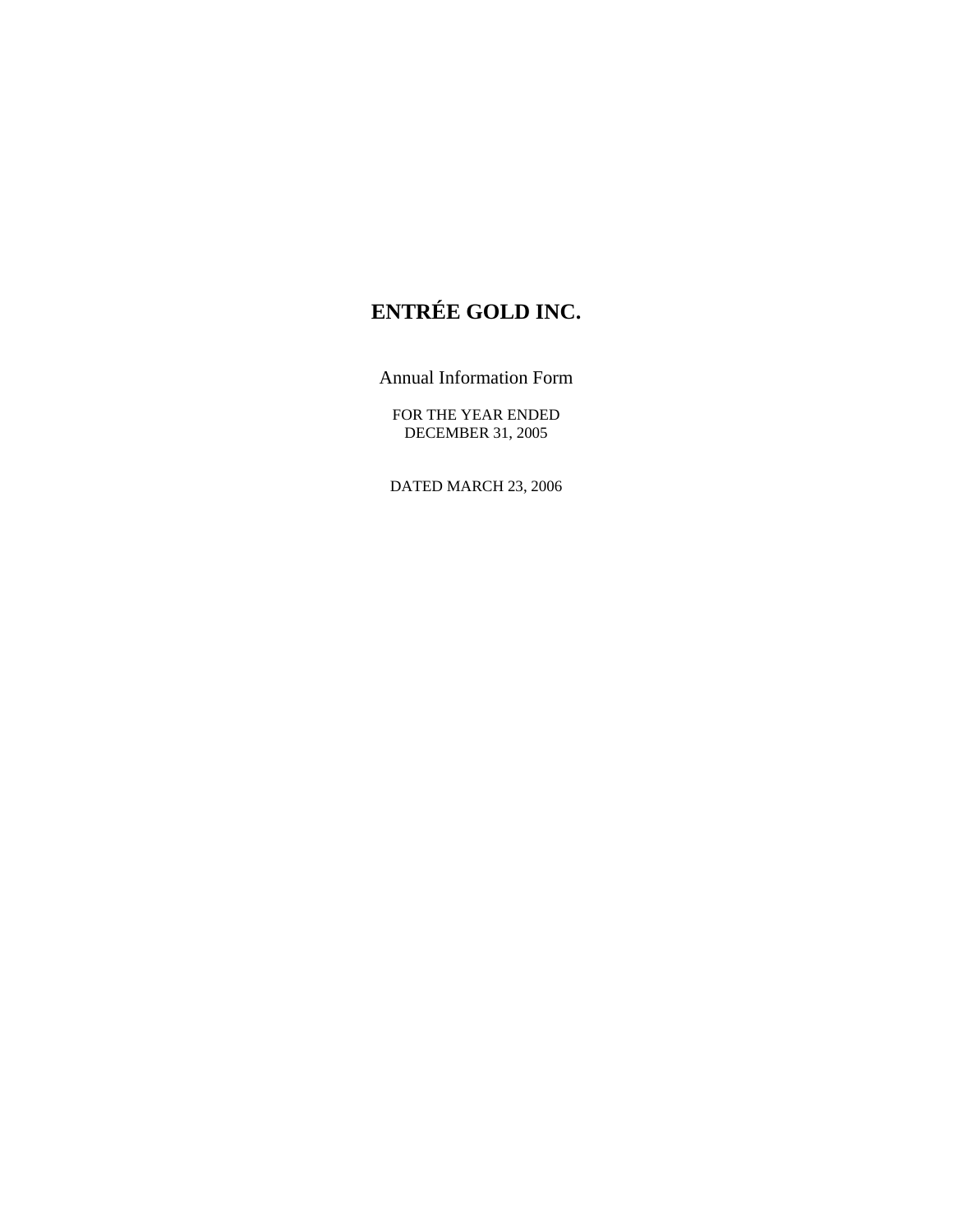| <b>CANADIAN DISCLOSURE STANDARDS FOR MINERAL RESOURCES AND MINERAL</b> |  |
|------------------------------------------------------------------------|--|
|                                                                        |  |
|                                                                        |  |
|                                                                        |  |
|                                                                        |  |
|                                                                        |  |
|                                                                        |  |
|                                                                        |  |
|                                                                        |  |
|                                                                        |  |
|                                                                        |  |
|                                                                        |  |
|                                                                        |  |
| INTEREST IN MANAGEMENT AND OTHERS IN MATERIAL TRANSACTIONS 28          |  |
|                                                                        |  |
|                                                                        |  |
|                                                                        |  |
|                                                                        |  |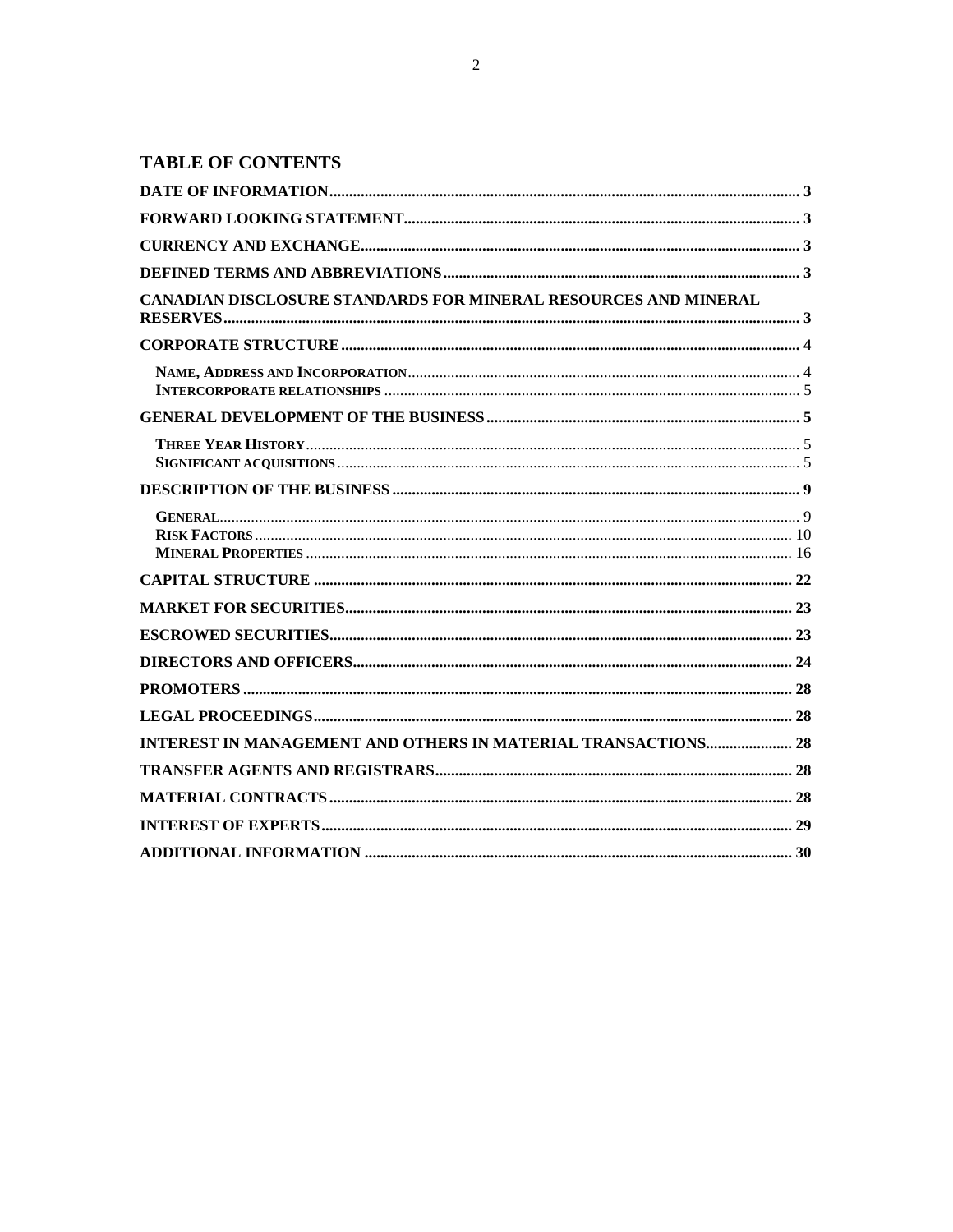# **ENTRÉE GOLD INC. ANNUAL INFORMATION FORM**

## **DATE OF INFORMATION**

The effective date for this Annual Information Form is March 23, 2006.

#### **FORWARD LOOKING STATEMENT**

This annual report contains forward-looking statements as that term is defined in the Private Securities Litigation Reform Act of 1995. These statements relate to future events or our future financial performance. In some cases, you can identify forward-looking statements by terminology such as "may", "should", "expects", "plans", "anticipates", "believes", "estimates", "predicts", "potential" or "continue" or the negative of these terms or other comparable terminology. These statements are only predictions and involve known and unknown risks, uncertainties and other factors, including the risks in the section entitled "Risk Factors", that may cause our or our industry's actual results, levels of activity, performance or achievements to be materially different from any future results, levels of activity, performance or achievements expressed or implied by these forward-looking statements.

Although we believe that the expectations reflected in the forward-looking statements are reasonable, we cannot guarantee future results, levels of activity, performance or achievements. Except as required by applicable law, including the securities laws of the United States, we do not intend to update any of the forward-looking statements to conform these statements to actual results.

# **CURRENCY AND EXCHANGE**

Our financial statements are stated in United States dollars and are prepared in conformity with United States Generally Accepted Accounting Principles.

In this annual report, all dollar amounts are expressed in U.S. dollars unless otherwise specified. Because our principal executive office is located in Canada, many of our obligations are and will continue to be incurred in Canadian dollars (including, by way of example, salaries, rent and similar expenses). Where the disclosure is not derived from the financial statements filed with this annual report, we have not converted Canadian dollars to U.S. dollars for purposes of making the disclosure in this annual report.

# **DEFINED TERMS AND ABBREVIATIONS**

As used in this annual report, the terms "we", "us", "our", and "Entrée" mean Entrée Gold Inc. and our wholly-owned Mongolian subsidiary Entrée LLC, unless otherwise indicated.

# **CANADIAN DISCLOSURE STANDARDS FOR MINERAL RESOURCES AND MINERAL RESERVES**

Canadian disclosure standard for the terms "Mineral Reserve," "Proven Mineral Reserve" and "Probable Mineral Reserve" are Canadian mining terms as defined in accordance with National Instrument 43-101 – Standards of Disclosure for Mineral Projects ("NI 43-101") under the guidelines set out in the Canadian Institute of Mining, Metallurgy and Petroleum (the "CIM") *CIM Standards on Mineral Resources and Mineral Reserves*, adopted by the CIM Council, as may be amended from time to time by the CIM.

The definitions of proven and probable reserves used in NI 43-101 differ from the definitions in the United States Securities and Exchange Commission ("SEC") Industry Guide 7. Under SEC Guide 7 standards, a "Final" or "Bankable" feasibility study is required to report reserves, the three year history average price is used in any reserve or cash flow analysis to designate reserves and the primary environmental analysis or report must be filed with the appropriate governmental authority.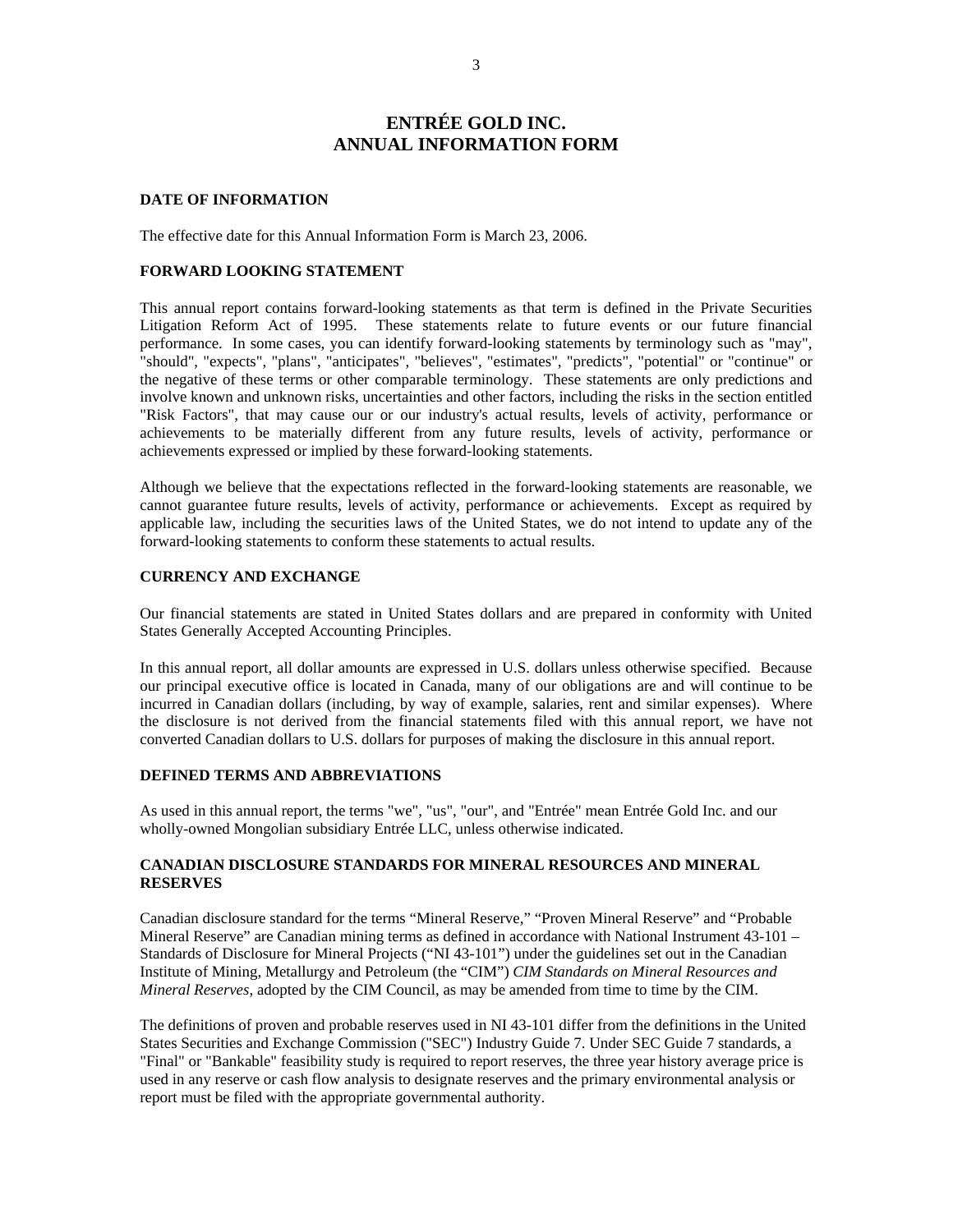In addition, the terms "mineral resource", "measured mineral resource", "indicated mineral resource" and "inferred mineral resource" are defined in and required to be disclosed by NI 43-101; however, these terms are not defined terms under SEC Industry Guide 7 and normally are not permitted to be used in reports and registration statements filed with the SEC. Investors are cautioned not to assume that any part or all of mineral deposits in these categories will ever be converted into reserves. "Inferred mineral resources" have a great amount of uncertainty as to their existence, and great uncertainty as to their economic and legal feasibility. It cannot be assumed that all or any part of an inferred mineral resource will ever be upgraded to a higher category. Under Canadian rules, estimates of inferred mineral resources may not form the basis of feasibility or pre-feasibility studies, except in rare cases.

Accordingly, information contained in this report and the documents incorporated by reference herein containing descriptions of our mineral deposits may not be comparable to similar information made public by U.S. companies subject to the reporting and disclosure requirements under the United States federal securities laws and the rules and regulations thereunder.

#### **CORPORATE STRUCTURE**

#### **Name, Address and Incorporation**

We are an exploration stage company engaged in the exploration of natural resource properties located in Mongolia. Our principal executive office is located at Suite 1201 - 1166 Alberni Street, Vancouver, British Columbia, Canada V6E 3Z3. The telephone number for our principal executive office is (604) 687-4777 and our web site is located at www.entreegold.com. Information contained on our website does not form part of this annual report. Our registered and records office is at Suite 950 - 1055 West Georgia Street, Vancouver, British Columbia, V6E 3P3 and our agent for service of process in the United States of America is National Registered Agents, Inc., 1090 Vermont Avenue NW, Suite 910, Washington, DC 20005.

We also maintain an administrative office in Ulaanbaatar, the capital of Mongolia, from which we support our Mongolian operations. The address of our Mongolian office is Jamyan Gun Street-5, Ar Mongol Travel Building, Suite #201, #202, Sukhbaatar District, 1st Khoroo, Ulaanbaatar, Mongolia. The telephone number for our Mongolian office is 976.11.318562.

Our company was incorporated in British Columbia, Canada, on July 19, 1995, under the name Timpete Mining Corporation. On February 5, 2001, we changed our name to Entrée Resources Inc. On October 9, 2002 we changed our name from Entrée Resources Inc. to Entrée Gold Inc. and, on January 22, 2003, we changed our jurisdiction of domicile from British Columbia to the Yukon Territory by continuing our company into the Yukon Territory. On May 27, 2005, the Company changed the governing jurisdiction from the Yukon Territory to British Columbia by continuing into British Columbia under the British Columbia *Business Corporation Act.*

At inception our Memorandum and Articles authorized our company to issue up to 20,000,000 common shares without par value. On September 30, 1997, we subdivided our authorized capital on a two new shares for one old share basis, resulting in authorized capital of 40,000,000 common shares without par value. On February 5, 2001, we subdivided our common shares on a four new shares for one old share basis, thus increasing authorized capital to 160,000,000 common shares without par value and simultaneously reduced our authorized capital to 100,000,000 common shares without par value. On October 9, 2002 we consolidated our authorized capital, both issued and unissued, on the basis of one new share for each two old shares, resulting in authorized capital of 50,000,000 common shares without par value and simultaneously increased the authorized capital from 50,000,000 common shares without par value to 100,000,000 common shares without par value. On May 20, 2004, we received approval from our shareholders to increase our authorized share capital from 100,000,000 commons shares without par value to an unlimited number of common shares, all without par value. This increase became effective June 16, 2004, the date we filed the amendment to our Articles.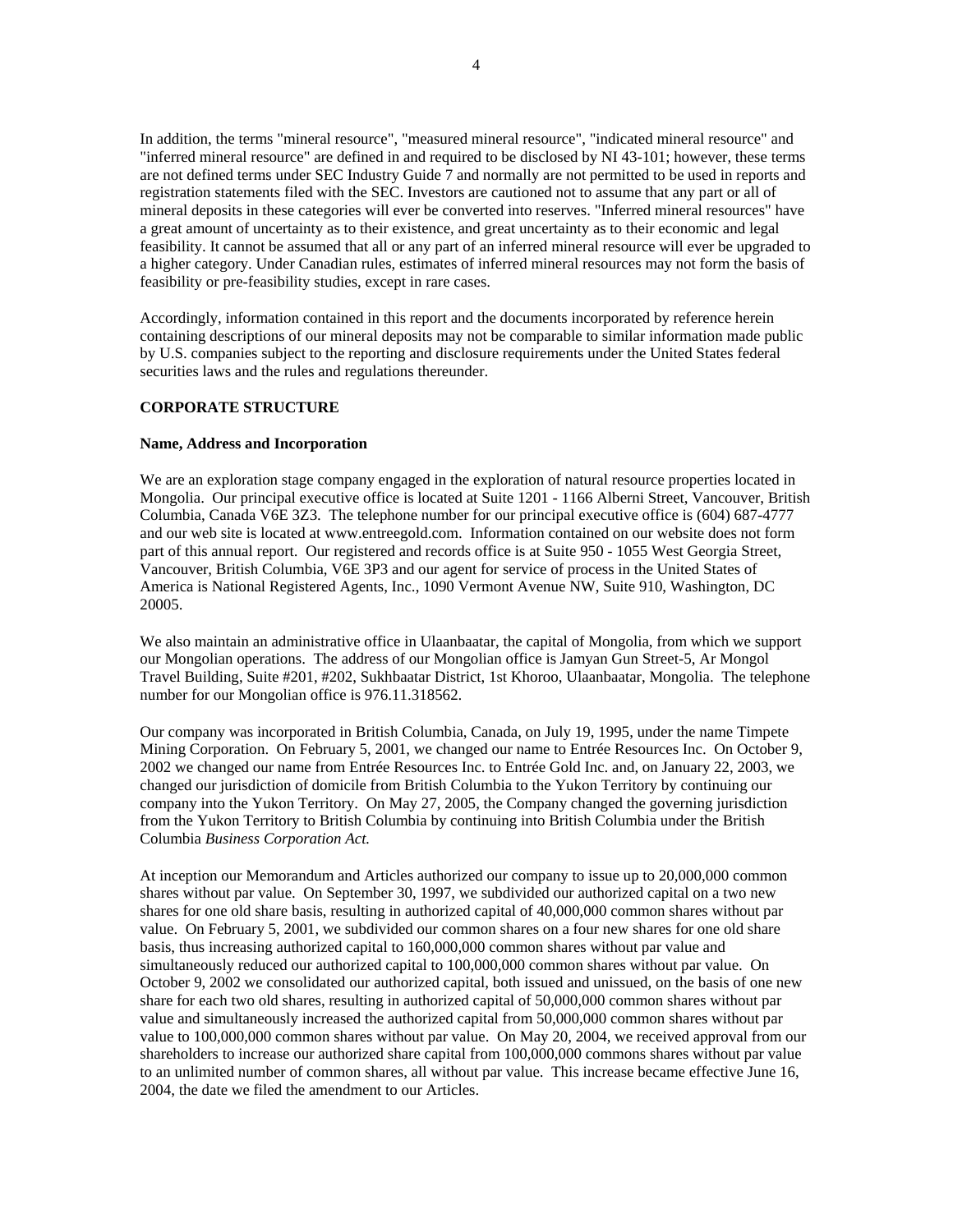# **Intercorporate relationships**

We have one subsidiary company, Entrée LLC, a Mongolian limited liability company formed July 25, 2002, for the purpose of conducting our Mongolian operations.

# **GENERAL DEVELOPMENT OF THE BUSINESS**

## **Three Year History**

In July 2002, the Company entered into and option agreement to acquire 60% of three mineral exploration licenses in Mongolia covering 179,590 hectares ("Lookout Hill") (See below). During 2002 our management changed to current management.

In September, 2003, the Company agreed to purchase a 100% interest in Lookout Hill and a 4<sup>th</sup> mineral license ("Manlai") from the option or for cash and stock. During 2003, the Company raised \$11,356,687 from the issuance of capital stock and began initial exploration of the Mongolian concessions.

Exploration continued the exploration of the Mongolian concessions during 2004. In October 2004, the Company entered into an Equity Participation and Earn-in Agreement with Ivanhoe Mines Ltd. ("Ivanhoe") to explore approximately 40,000 hectares of Lookout Hill ("Entrée-Ivanhoe Project Property") in return for the right to earn a 70% or 80% interest in the project property depending on the depth of mineralization for the expenditure of \$35,000,000 in exploration (see below). During 2004, the Company raised \$4,016,448 from the issuance of capital stock of which \$3,846,521 represented an equity investment by Ivanhoe.

During 2005, the Company raised \$24,197,263 from the issuance of capital stock through a significant equity investment by Rio Tinto plc, a further investment by Ivanhoe (see below) and the exercise of warrants and stock options The Company commenced drilling on its 100% owned properties and Ivanhoe carried out a drilling program on the Hugo North Extension. In March 2005, The Company became a Tier I Issuer on the TSX Venture Exchange. In July, 2005, the Company was approved for listing on the American Stock Exchange.

In February, 2006, the Company announced that a new mineral resource estimate had delineated an initial inferred resource for the Hugo North Extension (see below). The inferred resource of 190 million tonnes grading 1.57% copper and 0.53 g/t gold (a copper equivalent grade of 1.91%) is estimated to contain approximately 6.6 billion pounds of copper and 3.2 million ounces of gold. Alternatively, the inferred resource of 64 million tonnes grading 2.78% copper and 1.10 g/t gold (a copper equivalent grade of 3.48%) at a 2% copper equivalent cut-off is estimated to contain approximately 3.9 billion pounds of copper and 2.3 million ounces of gold.

#### **Significant acquisitions**

Pursuant to an 'arms length' option agreement dated July 25, 2002, we purchased from Mongol Gazar Co., Ltd., (Mongol Gazar) an unrelated privately held Mongolian company, an option to acquire up to a 60% interest in three mineral licenses issued by the Mineral Resources Authority of Mongolia granting exploration rights, respectively, over three contiguous parcels of land known as Togoot (License No. 3136X), comprised of 104,484 hectares, Shivee Tolgoi (License No. 3148X), comprised of 54,760 hectares and Javhlant (License No. 3150X), comprised of 20,346 hectares. "Shivee Tolgoi" translates into English as "Lookout Hill" and we refer to all three of these parcels, collectively, as Lookout Hill. For a more detailed discussion of our Lookout Hill property please refer to the Property Description and Location section of this annual information form, beginning at page 18, below.

The option agreement provided that we could purchase up to a 60% interest in the Lookout Hill in stages by: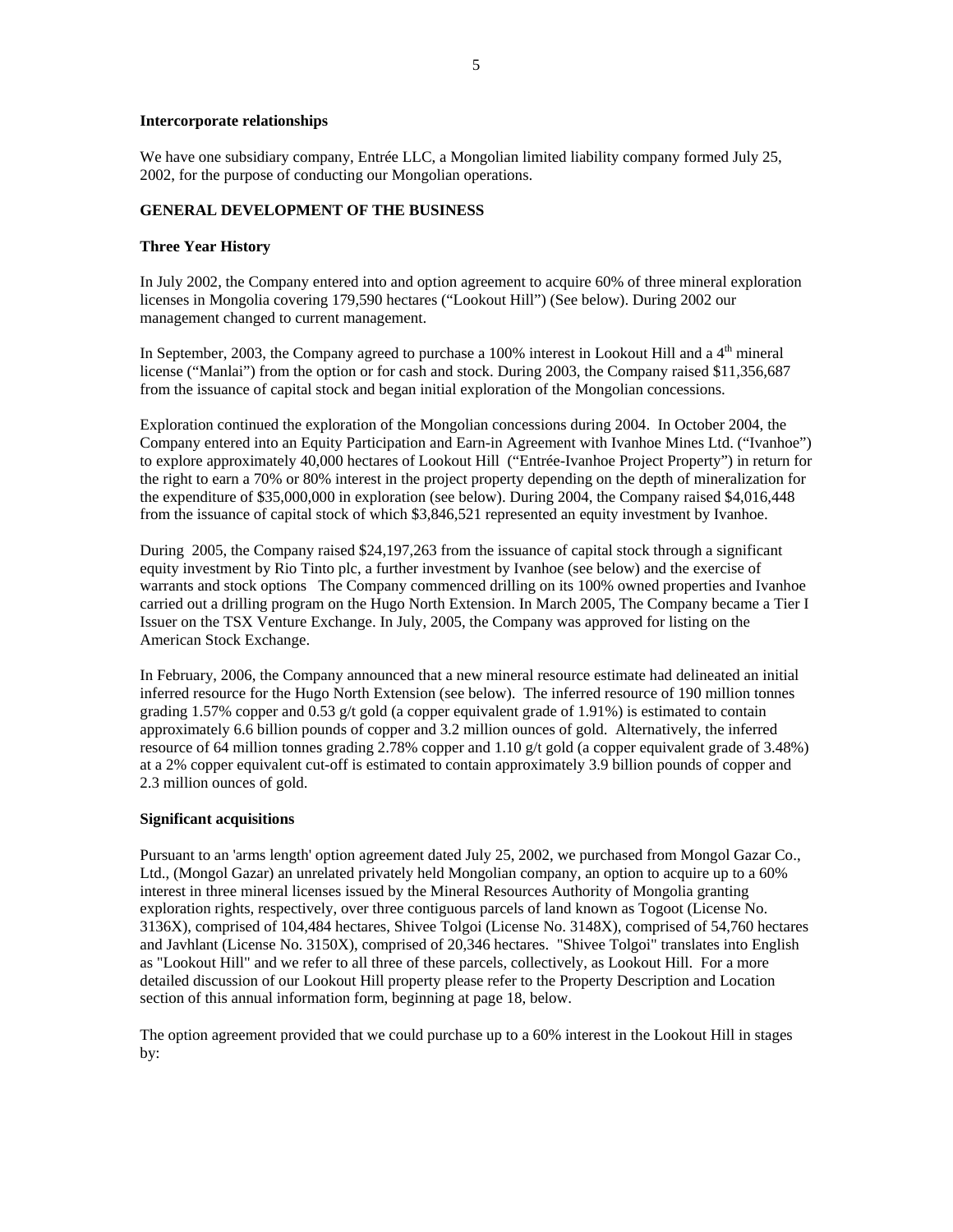- incurring \$490,000 in exploration expenditures on the Lookout Hill property prior to the first anniversary of the date of the agreement and reimbursing Mongol Gazar for up to \$200,000 for exploration expenditures incurred by it on the Lookout Hill property during this period;
- incurring \$1,490,000 in cumulative exploration expenditures on the Lookout Hill property prior to the second anniversary of the date of the agreement and issuing 1,000,000 common shares to Mongol Gazar;
- incurring \$3,490,000 in cumulative exploration expenditures on the Lookout Hill property prior to the third anniversary of the date of the agreement and issuing an additional 1,000,000 common shares to Mongol Gazar;
- incurring \$7,490,000 in cumulative exploration expenditures on the Lookout Hill property prior to the fourth anniversary of the date of the agreement and issue an additional 1,000,000 common shares to Mongol Gazar;
- incurring \$12,490,000 in cumulative exploration expenditures on the Lookout Hill property prior to the fifth anniversary of the date of the agreement and either (a) issuing a final 1,000,000 of our common shares to Mongol Gazar or (b) completing a feasibility study on the Lookout Hill property;

In return, Mongol Gazar agreed to transfer to us a 15% interest in the Lookout Hill property after the second anniversary of the date of the option agreement, and an additional 15% interest after each of the third, fourth and fifth anniversaries for an aggregate total of a 60% interest. Thereafter, we intended to form a joint venture with Mongol Gazar for further development of the Lookout Hill property, if warranted by the results of our exploration. We agreed to pay a net smelter return royalty to Mongol Gazar and Mongol Gazar agreed that we could purchase half of this net smelter return royalty for \$10,000,000. We paid a finder's fee for this transaction to Canaccord Capital Corporation, consisting of 200,000 of our common shares. By an assignment effective July 25, 2002, we assigned our interest in the option agreement to our wholly-owned subsidiary Entrée LLC, which we formed specifically for the purpose of holding and operating our mining properties in Mongolia.

Pursuant to a purchase agreement dated September 13, 2003 between our company and our subsidiary Entrée LLC on the one hand, and Mongol Gazar and its Mongolian affiliate MGP LLC, on the other hand, we agreed to purchase a 100% interest in the Lookout Hill property, free of any net smelter return royalty, together with an additional mineral license (License No. 3045X) pertaining to a parcel of property known as the Manlai property, located in the Kharmagtai area of Mongolia in the Manlai and Tsogt-tsetsii Soums, Omnogovi (also spelled Umnogobi) Aimag (A 'Soum' is the local Mongolian term for a township or district, an 'Aimag' is the local equivalent of a state or province;), approximately 120 kilometres north of the Lookout Hill property. In consideration for these properties we agreed to pay \$5,500,000 in cash and to issue 5,000,000 common shares of our company to Mongol Gazar. We also agreed that if Mongol Gazar sold these 5,000,000 common shares at any time prior to November 30, 2004 for net proceeds of less than \$5,000,000, we would pay them an amount equal to the difference between \$5,000,000 and the net proceeds they actually received. Although this purchase agreement superseded the option agreement dated July 25, 2002, we agreed that we would reinstate the option agreement if the transactions described in the purchase agreement did not close.

The purchase agreement provided that we could use the cash portion of the purchase price to clear any encumbrance on the Lookout Hill property, and that we were to pay the balance of the cash portion of the purchase price, and issue the 5,000,000 common shares, fifteen days after we received notice from our Mongolian lawyers that satisfactory title to the Lookout Hill and Manlai properties had been transferred into the name of our Mongolian subsidiary, Entrée LLC, free of all liens, charges and encumbrances.

Because Mongol Gazar was still in the process of clearing title to the Manlai property at the time we were preparing to complete our acquisition of the Lookout Hill property, we entered into an Amending Agreement dated November 6, 2003 severing the Manlai property from the September 13, 2003 purchase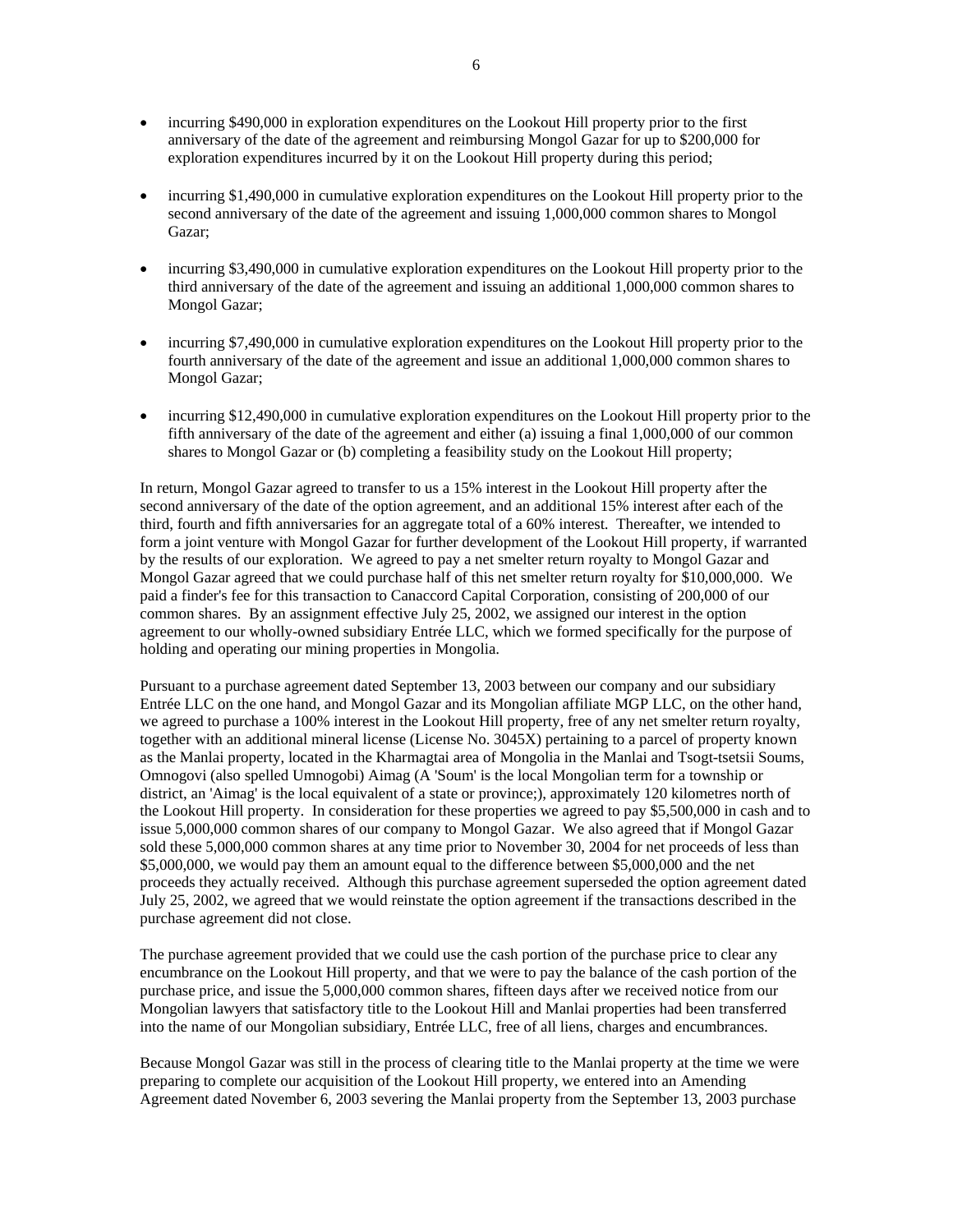agreement. We entered into a separate purchase agreement with respect to the Manlai property, pursuant to which we would acquire title to it for no additional consideration at such time as Mongol Gazar was able to transfer clear title. Title to this parcel was transferred to our subsidiary Entrée LLC on February 9, 2004.

Title to the Javhlant and Togoot parcels was transferred to our subsidiary, Entrée LLC, on September 30, 2003 and title to the third parcel comprising the Lookout Hill property, Shivee Tolgoi, was transferred to Entrée LLC on October 28, 2003. We paid the first part of the cash portion of the purchase price of \$5,500,000, in the amount of \$500,000, on September 19, 2003 and the balance of the cash portion of the purchase price on November 13, 2003.

In a subsequent agreement dated as of April 20, 2004, we agreed to issue to Mongol Gazar non-transferable share purchase warrants for the purchase of up to 250,000 of our common shares at a purchase price of \$1.05 per share until expiration of the warrants on April 20, 2006 in consideration of (i) the waiver by Mongol Gazar of our obligation to pay to it the shortfall, if any, between \$5,000,000 and the net proceeds realized upon a sale of the 5,000,000 common shares issued to them as part of the purchase price for the Lookout Hill property and (ii) a 100% interest in the Khatsavch Property (Licence #6500X, consisting of 632 hectares) located in Khanbogd and Bayan Ovoo Soums, Omnogovi, Mongolia. The share purchase warrants were issued on June 14, 2004, and title to the Khatsavch property has been registered in the name of Entrée LLC.

We entered into an arms-length Equity Participation and Earn-In Agreement dated as of October 15, 2004, with Ivanhoe, an unrelated Yukon corporation which owns a mineral exploration property known as Oyu Tolgoi, or 'Turquoise Hill', which is located adjacent to our Lookout Hill property. This agreement provided that, upon satisfaction of certain conditions, Ivanhoe would:

- subscribe for 4,600,000 units from our company for Cdn \$1.00 per unit, with each unit consisting of one common share of our company and one share purchase warrant entitling the holder to purchase one additional common share of our company for a purchase price of Cdn \$1.10 for two years from the date of purchase.
- have the right, during an earn-in period beginning on closing of the subscription for units and ending, at the latest, on the eighth anniversary of that closing date (subject to earlier expiration as specified in the agreement), to earn a participating interest in a mineral exploration and, if warranted, development and mining project to be conducted by Ivanhoe on a 40,000 hectares portion of our company's 179,500 hectare Lookout Hill property shown on the map below. The amount of the participating interest in the project will vary depending on the amount of money that Ivanhoe expends on the project during the earn-in period, but the agreement provides that Ivanhoe can earn a 51% interest by expending an aggregate of at least \$20,000,000 during the earn-in period, a 60% interest by expending an aggregate of at least \$27,500,000 during the earn-in period, or a sliding percentage interest, depending on the depth from which minerals are extracted from the project, of between 70% and 80% by expending an aggregate of at least \$35,000,000 during the earn-in period.
- have the right to nominate one member of our Board of Directors during the earn-in period.

In addition, the Equity Participation and Earn-In Agreement gives to Ivanhoe a pre-emptive right to such percentage of any offering of securities of our company as will enable them to preserve their ownership percentage in our company which, after the acquisition of the 4,600,000 units, would be approximately 9% prior to exercise of any of their share purchase warrants and could, upon the exercise of the latter, go as high as 17% of our issued and outstanding common shares. During any period of time that Ivanhoe owns more than 10% of our issued and outstanding common shares, Ivanhoe is required to vote these shares as our board of directors direct on all matters pertaining to the appointment of directors, the appointment and remuneration of our auditors and all other matters to be submitted to our shareholders except for 'extraordinary' matters. 'Extraordinary' matters are defined in the Equity Participation and Earn-In Agreement to mean matters requiring a special majority (66.33%), the vote of a majority of disinterested shareholders and matters where Ivanhoe is precluded from voting.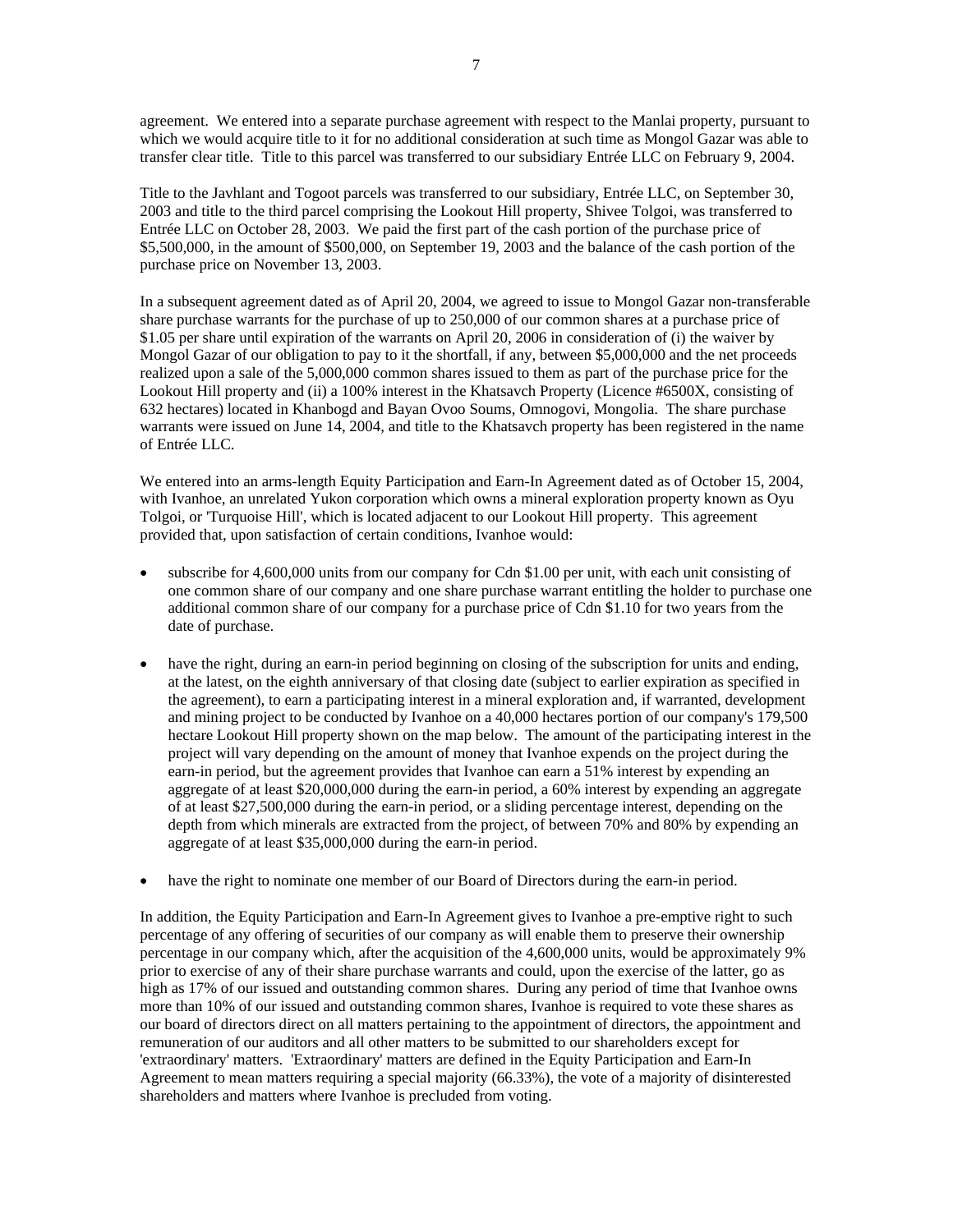The portion of our property subject to the Equity Participation and Earn-In Agreement, which is referred to in the agreement as the "Entrée-Ivanhoe Project Property", is shown below:

# Entree Gold Inc./Ivanhoe Mines Ltd. **Project Property Boundaries**



We closed the private placement described in the Equity Participation and Earn-In Agreement on November 9, 2004, at which time Ivanhoe purchased the 4,600,000 units described above.

# *Investment by Rio Tinto plc*

In June 2005, Rio Tinto plc (one of the world's largest mining and exploration companies), through its wholly owned subsidiary, Kennecott Canada Exploration Inc (collectively, "Rio Tinto") completed a private placement into Entrée, whereby they purchased 5,665,730 units at a price of \$C2.20 per unit, which consisted of one Entrée common share and two warrants (one "A" warrant and one "B" warrant). Two "A" warrants entitle Rio Tinto to purchase one Entrée common share for C\$2.75 within two years; two "B" warrants entitle Rio Tinto to purchase one Entrée common share for C\$3.00 within two years. Proceeds from Rio Tinto's investment were \$10,170,207. Ivanhoe exercised its pre-emptive right to maintain proportional ownership of Entrée's shares and thereby exercised its warrant for 4,600,000 shares at C\$1.10, resulting in proceeds to Entrée of \$4,069,214. In July Ivanhoe took part in the private placement, purchasing 1,235,489 units, resulting in further proceeds to Entrée of \$2,217,209. Rio Tinto purchased an additional 641,191 units of the private placement to maintain proportional ownership, resulting in further proceeds of \$1,150,681.

At March 15, 2006 Ivanhoe owned approximately 14.8% of Entrée's issued and outstanding shares with the potential to hold up to a total of 16.3% upon the exercise of warrants.

At March 15, 2006 Rio Tinto owned approximately 9.0% of Entrée's issued and outstanding shares with the potential to hold up to a total of 16.4% upon the exercise of warrants.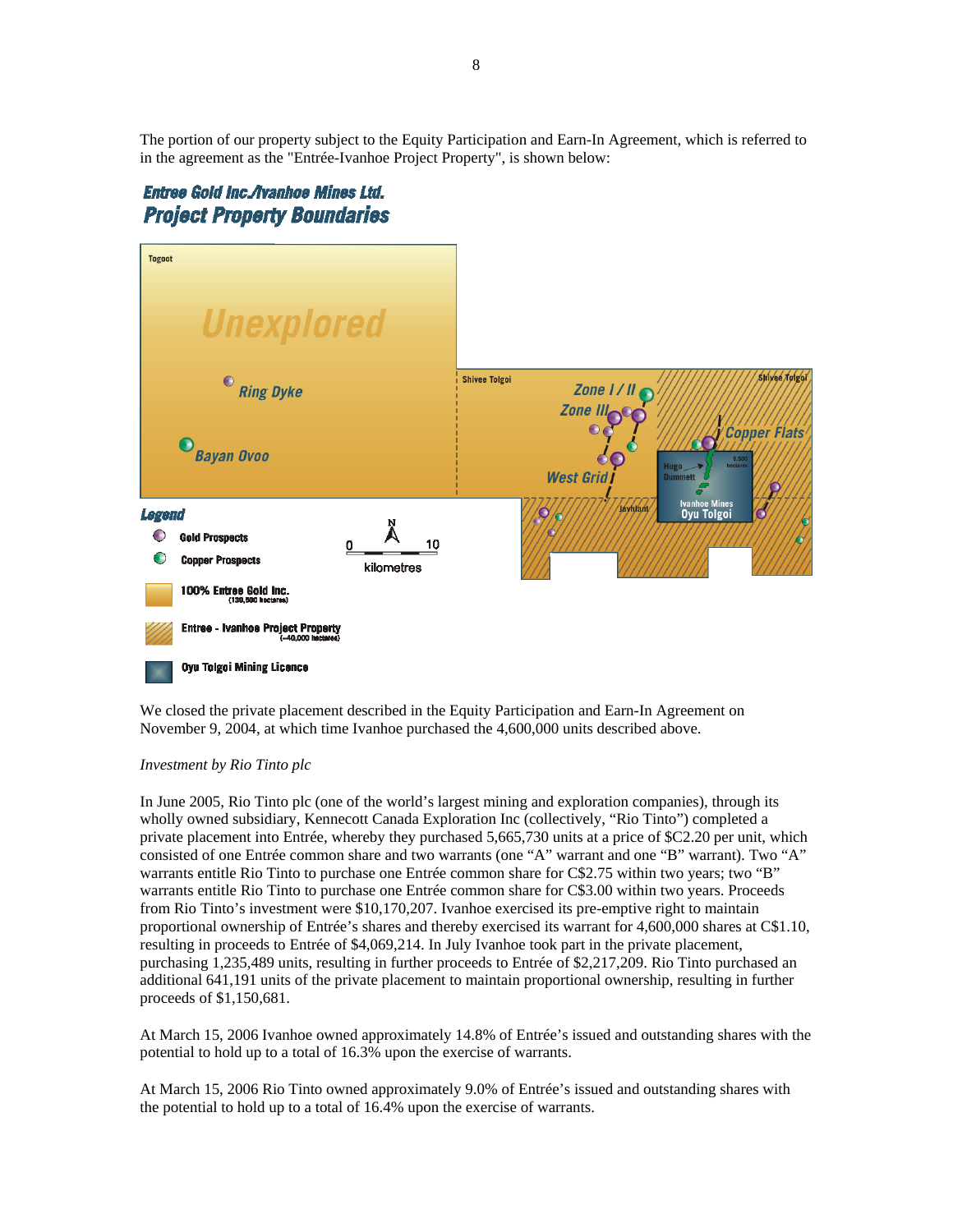Ivanhoe and Rio Tinto are required to vote these shares as our board of directors direct on all matters pertaining to the appointment of directors, the appointment and remuneration of our auditors and all other matters to be submitted to our shareholders except for "extraordinary" matters. "Extraordinary" matters are defined in the Equity Participation and Earn-In Agreement to mean matters requiring a special majority (66.33%), the vote of a majority of disinterested shareholders and matters where Ivanhoe or Rio Tinto is precluded from voting.

Management believes that the additional investment by Rio Tinto represents a strong endorsement by one of the world's largest mining companies of Entrée's management and property holdings. We believe that Entrée is in sound financial condition and well positioned to build upon the value of our company, both in terms of our arrangement with Ivanhoe and our exciting and promising prospects elsewhere. As part of our ongoing strategy, we are also actively seeking quality acquisitions to complement our existing portfolio.

# **DESCRIPTION OF THE BUSINESS**

#### **General**

We are in the mineral resource business. This business generally consists of three stages: exploration, development and production. Mineral resource companies that are in the exploration stage have not yet found mineral resources in commercially exploitable quantities, and are engaged in exploring land in an effort to discover them. Mineral resource companies that have located a mineral resource in commercially exploitable quantities and are preparing to extract that resource are in the development stage, while those engaged in the extraction of a known mineral resource are in the production stage. Our company is in the exploration stage.

Mineral resource exploration can consist of several stages. The earliest stage usually consists of the identification of a potential prospect through either the discovery of a mineralized showing on that property or as the result of a property being in proximity to another property on which exploitable resources have been identified, whether or not they are or have in the past been extracted.

After the identification of a property as a potential prospect, the next stage would usually be the acquisition of a right to explore the area for mineral resources. This can consist of the outright acquisition of the land or the acquisition of specific, but limited, rights to the land (e.g., a license, lease or concession). After acquisition, exploration would probably begin with a surface examination by a prospector or professional geologist with the aim of identifying areas of potential mineralization, followed by detailed geological sampling and mapping of this showing with possible geophysical and geochemical grid surveys to establish whether a known trend of mineralization continues through un-exposed portions of the property (i.e., underground), possibly trenching in these covered areas to allow sampling of the underlying rock. Exploration also commonly includes systematic regularly spaced drilling in order to determine the extent and grade of the mineralized system at depth and over a given area, as well as gaining underground access by ramping or shafting in order to obtain bulk samples that would allow one to determine the ability to recover various commodities from the rock. Exploration might culminate in a feasibility study to ascertain if the mining of the minerals would be economic. A feasibility study is a study that reaches a conclusion with respect to the economics of bringing a mineral resource to the production stage.

Our company's exploration activities in Mongolia are under the supervision of Robert Cann, P.Geo., Entrée's Vice President, Exploration. Mr. Cann is a "qualified person" under the definition contained in National Instrument 43-101. National Instrument 43-101 is a national Canadian securities regulatory instrument which requires, among other things, that disclosure of scientific or technical information made by or on behalf of an issuer in respect of a mineral project of the issuer be prepared under the supervision of a licensed engineer or geoscientist with at least five years of relevant experience.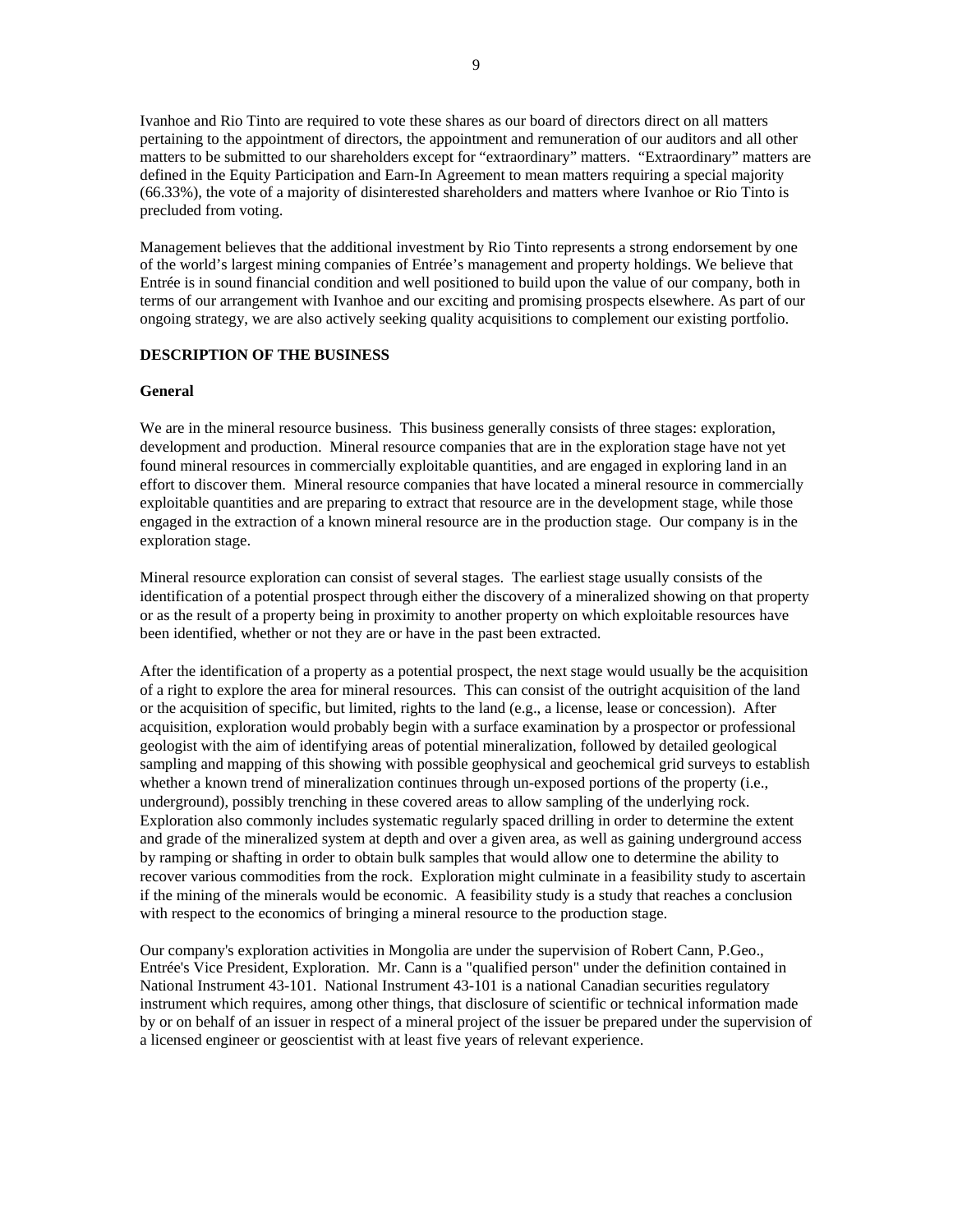All rock samples from our property are prepared and analyzed by SGS Mongolia of Ulaanbaatar, Mongolia. Soil and silt samples and check rock samples are analyzed by Acme Analytical Laboratories of Vancouver, British Columbia, Canada.

# **Environmental Compliance**

Our current and future exploration and development activities, as well as our future mining and processing operations, if warranted, are subject to various federal, state and local laws and regulations in the countries in which we conduct our activities. These laws and regulations govern the protection of the environment, prospecting, development, production, taxes, labour standards, occupational health, mine safety, toxic substances and other matters. Our management expects to be able to comply with those laws and does not believe that compliance will have a material adverse effect on our competitive position. We intend to obtain all licenses and permits required by all applicable regulatory agencies in connection with our mining operations and exploration activities. We intend to maintain standards of compliance consistent with contemporary industry practice.

In Mongolia, mining companies are required to file an annual work plan with, and provide a summary report to, the local Soum upon the conclusion of exploration activities that includes a discussion of environmental impacts. In addition, mining companies are required to post a bond equal to 50% of the total estimated cost of any anticipated environmental reclamation, which is refunded upon completion of the reclamation work. We have filed our annual work plan and we have posted a bond in Khanbogd Soum equal to approximately \$176, Bayan Ovoo Soum equal to approximately \$176 and in Manlai Soum equal to approximately \$69. These bonds cover environmental reclamation to the end of 2005. This amount is refundable to us once we have completed all environmental work to the satisfaction of the local Soum (the local Mongolian equivalent of a township or district).

#### **Competition**

The mineral exploration, development, and production industry is largely unintegrated. We compete with other exploration companies looking for mineral resource properties and the resources that can be produced from them. While we compete with other exploration companies in the effort to locate and license mineral resource properties, we do not compete with them for the removal or sale of mineral products from our properties, now will we do so if we should eventually discover the presence of them in quantities sufficient to make production economically feasible. Readily available markets exist world-wide for the sale of gold and other mineral products. Therefore, we will likely be able to sell any gold or mineral products that we are able to identify and produce. Our ability to be competitive in the market over the long term is dependent upon the quality and amount of ore discovered, cost of production and proximity to our market. Due to the large number of companies and variables involved in the mining industry, it is not possible to pinpoint our direct competition.

#### **Employees**

As at December 31, 2005, we had thirteen employees working for us. In Vancouver, we employ seven employees, with the remaining six employees working in our office in Ulaanbaatar, Mongolia. During the 2005 field season, we also employed nine contract expatriate geologists and summer students at our Lookout Hill project and two expatriate geologists at our Manlai project. In addition to our expatriate employees, we hire up to 140 local personnel, including geologists, labourers, geophysical helpers, geochemical helpers, cooks, camp maintenance personnel, drivers and translators. These local hires are hired as needed throughout each field season. The number of local hires fluctuates throughout the year, depending on the workload. None of our employees belong to a union or are subject to a collective agreement. We consider our employee relations to be good.

#### **Risk Factors**

This annual report contains forward-looking statements which relate to future events or our future performance, including our future financial performance. In some cases, you can identify forward-looking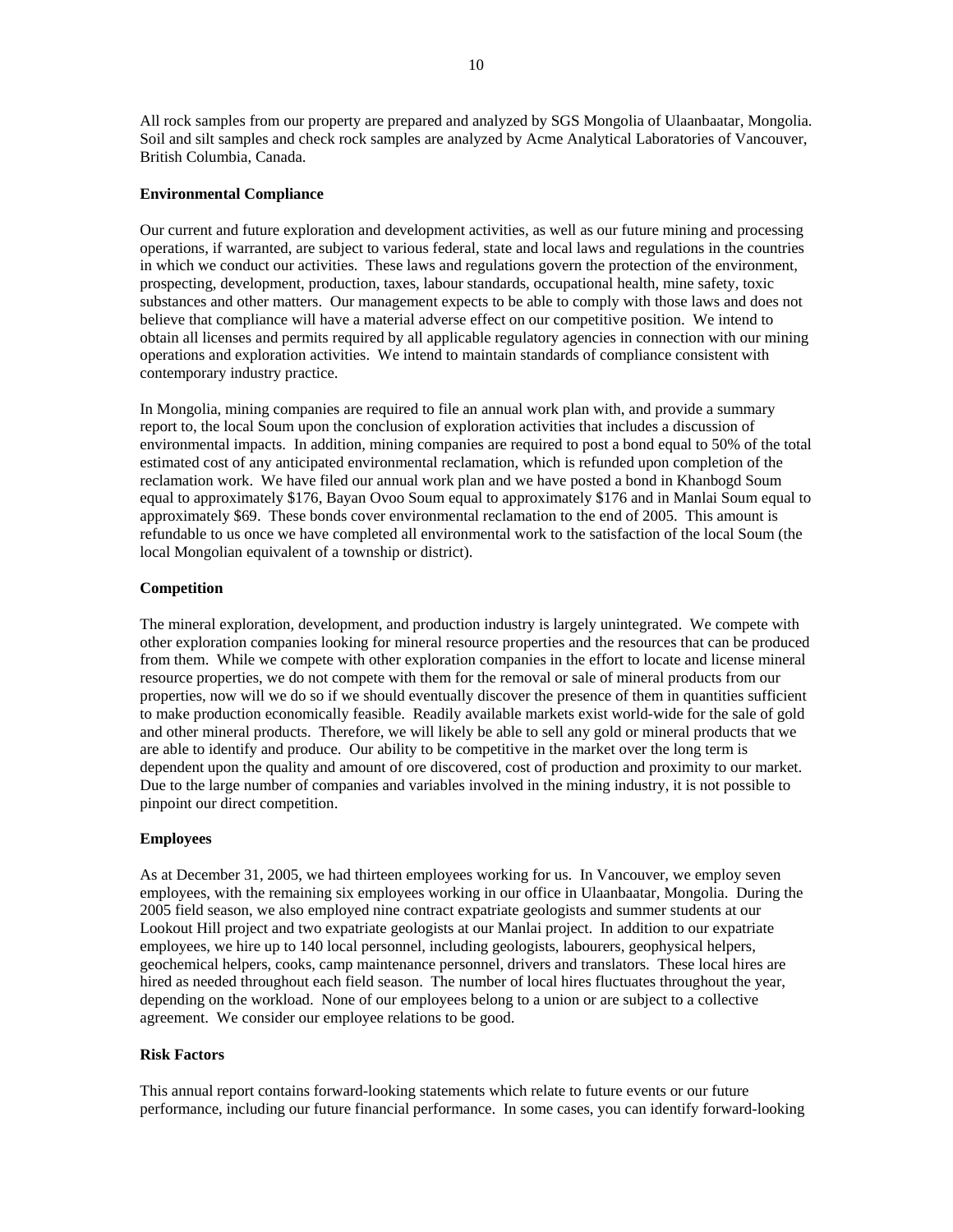statements by terminology such as "may", "should", "expects", "plans", "anticipates", "believes", "estimates", "predicts", or "potential" or the negative of these terms or other comparable terminology. These statements are only predictions and involve known and unknown risks, uncertainties and other factors, including the risks in enumerated in this section entitled "Risk Factors", that may cause our company's or our industry's actual results, levels of activity, performance or achievements to be materially different from any future results, levels of activity, performance or achievements expressed or implied by these forward-looking statements.

While these forward-looking statements, and any assumptions upon which they are based, are made in good faith and reflect our current judgment regarding the direction of our business, actual results will almost always vary, sometimes materially, from any estimates, predictions, projections, assumptions or other future performance suggested in this annual report. Except as required by applicable law, including the securities laws of the United States, we do not intend to update any of the forward-looking statements to conform these statements to actual results.

An investment in our common stock involves a number of very significant risks. You should carefully consider the following risks and uncertainties in addition to other information in this prospectus in evaluating our company and our business before purchasing shares of our company's common stock. Our business, operating results and financial condition could be seriously harmed due to any of the following risks. The risks described below are not the only ones facing our company. Additional risks not presently known to us may also impair our business operations. You could lose all or part of your investment due to any of these risks.

# **Risks Associated With Mining**

*All five of our properties are in the exploration stage. There is no assurance that we can establish the existence of any mineral resource on any of our properties in commercially exploitable quantities. Until we can do so, we cannot earn any revenues from operations and if we do not do so we will lose all of the funds that we expend on exploration. If we do not discover any mineral resource in a commercially exploitable quantity, our business will fail.* 

Despite exploration work on our mineral properties, we have not established that any of them contain any mineral reserve, nor can there be any assurance that we will be able to do so. If we do not, our business will fail.

A mineral reserve is defined by the Securities and Exchange Commission in its Industry Guide 7 (which can be viewed over the Internet at http://www.sec.gov/divisions/corpfin/forms/industry.htm#secguide7) as that part of a mineral deposit which could be economically and legally extracted or produced at the time of the reserve determination. The probability of an individual prospect ever having a "reserve" that meets the requirements of the Securities and Exchange Commission's Industry Guide 7 is extremely remote; in all probability our mineral resource property does not contain any 'reserve' and any funds that we spend on exploration will probably be lost.

Even if we do eventually discover a mineral reserve on one or more of our properties, there can be no assurance that we will be able to develop our properties into producing mines and extract those resources. Both mineral exploration and development involve a high degree of risk and few properties which are explored are ultimately developed into producing mines.

The commercial viability of an established mineral deposit will depend on a number of factors including, by way of example, the size, grade and other attributes of the mineral deposit, the proximity of the resource to infrastructure such as a smelter, roads and a point for shipping, government regulation and market prices. Most of these factors will be beyond our control, and any of them could increase costs and make extraction of any identified mineral resource unprofitable.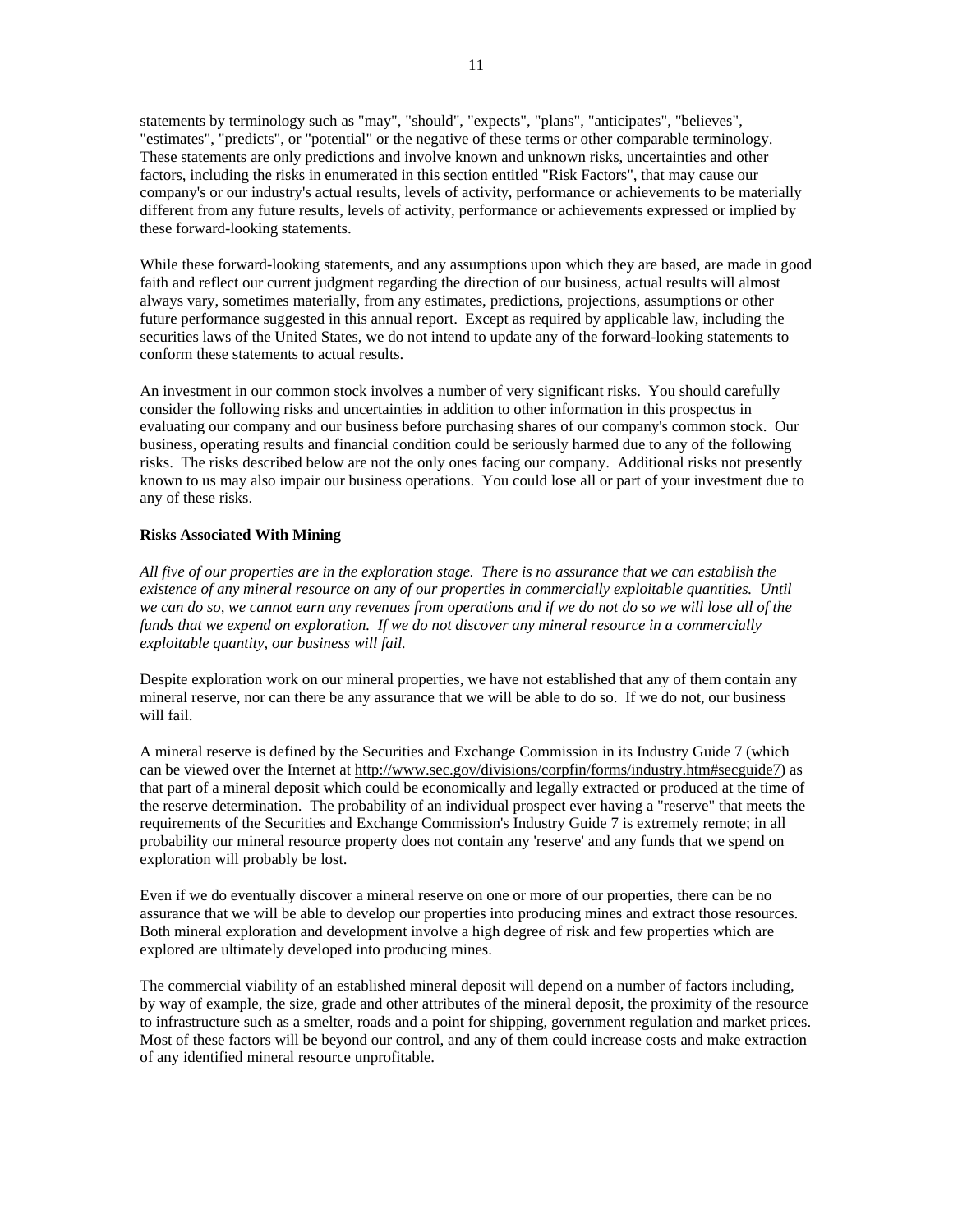*Mineral operations are subject to applicable law and government regulation. Even if we discover a mineral resource in a commercially exploitable quantity, these laws and regulations could restrict or prohibit the exploitation of that mineral resource. If we cannot exploit any mineral resource that we might discover on our properties, our business may fail.* 

Both mineral exploration and extraction require permits from various foreign, federal, state, provincial and local governmental authorities and are governed by laws and regulations, including those with respect to prospecting, mine development, mineral production, transport, export, taxation, labour standards, occupational health, waste disposal, toxic substances, land use, environmental protection, mine safety and other matters. There can be no assurance that we will be able to obtain or maintain any of the permits required for the continued exploration of our mineral properties or for the construction and operation of a mine on our properties at economically viable costs. If we cannot accomplish these objectives, our business could fail.

We believe that we are in compliance with all material laws and regulations that currently apply to our activities but there can be no assurance that we can continue to do so. Current laws and regulations could be amended and we might not be able to comply with them, as amended. Further, there can be no assurance that we will be able to obtain or maintain all permits necessary for our future operations, or that we will be able to obtain them on reasonable terms. To the extent such approvals are required and are not obtained, we may be delayed or prohibited from proceeding with planned exploration or development of our mineral properties.

Environmental hazards unknown to us which have been caused by previous or existing owners or operators of the properties may exist on the properties in which we hold an interest. More specifically, we are required to deposit 50% of our proposed reclamation budget with the local Soum Governors office which will be refunded only on acceptable completion of land rehabilitation after mining operations have concluded. Even if we relinquish our licenses, we will still remain responsible for any required reclamation.

# *If we establish the existence of a mineral resource on any of our properties in a commercially exploitable quantity, we will require additional capital in order to develop the property into a producing mine. If we cannot raise this additional capital, we will not be able to exploit the resource, and our business could fail.*

If we do discover mineral resources in commercially exploitable quantities on any of our properties, we will be required to expend substantial sums of money to establish the extent of the resource, develop processes to extract it and develop extraction and processing facilities and infrastructure. Although we may derive substantial benefits from the discovery of a major deposit, there can be no assurance that such a resource will be large enough to justify commercial operations, nor can there be any assurance that we will be able to raise the funds required for development on a timely basis. If we cannot raise the necessary capital or complete the necessary facilities and infrastructure, our business may fail.

# *Mineral exploration and development is subject to extraordinary operating risks. We do not currently insure against these risks. In the event of a cave-in or similar occurrence, our liability may exceed our resources, which would have an adverse impact on our company.*

Mineral exploration, development and production involves many risks which even a combination of experience, knowledge and careful evaluation may not be able to overcome. Our operations will be subject to all the hazards and risks inherent in the exploration, development and production of resources, including liability for pollution, cave-ins or similar hazards against which we cannot insure or against which we may elect not to insure. Any such event could result in work stoppages and damage to property, including damage to the environment. We do not currently maintain any insurance coverage against these operating hazards. The payment of any liabilities that arise from any such occurrence would have a material, adverse impact on our company.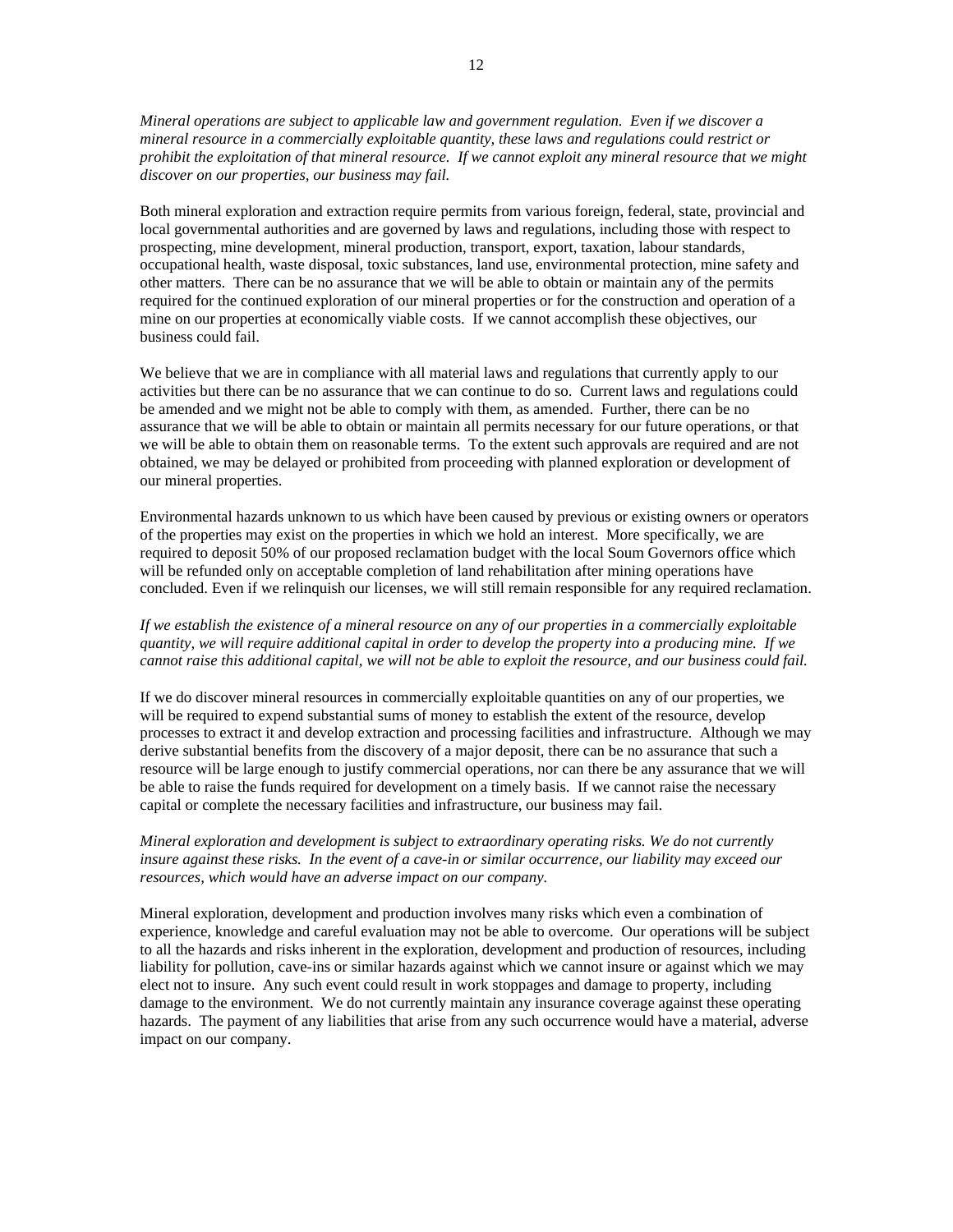#### *Mineral prices are subject to dramatic and unpredictable fluctuations.*

We expect to derive revenues, if any, from the extraction and sale of precious and base metals such as gold, silver and copper. The price of those commodities has fluctuated widely in recent years, and is affected by numerous factors beyond our control including international economic and political trends, expectations of inflation, currency exchange fluctuations, interest rates, global or regional consumptive patterns, speculative activities and increased production due to new extraction developments and improved extraction and production methods. Mongolian law requires the sale or export of gold mined in Mongolia to be made through the Central Bank of Mongolia and/or other authorized entities at world market prices. The effect of these factors on the price of base and precious metals, and, therefore, the economic viability of any of our exploration projects, cannot accurately be predicted.

*The mining industry is highly competitive and there is no assurance that we will continue to be successful in acquiring mineral claims. If we cannot continue to acquire properties to explore for mineral resources, we may be required to reduce or cease operations.* 

 The mineral exploration, development, and production industry is largely unintegrated. We compete with other exploration companies looking for mineral resource properties and the resources that can be produced from them. While we compete with other exploration companies in the effort to locate and license mineral resource properties, we do not compete with them for the removal or sales of mineral products from our properties if we should eventually discover the presence of them in quantities sufficient to make production economically feasible. Readily available markets exist worldwide for the sale of gold and other mineral products. Therefore, we will likely be able to sell any gold or mineral products that we identify and produce.

We compete with many companies possessing greater financial resources and technical facilities. This competition could adversely affect our ability to acquire suitable prospects for exploration in the future. Accordingly, there can be no assurance that we will acquire any interest in additional mineral resource properties that might yield reserves or result in commercial mining operations.

# *Our title to our resource properties may be challenged by third parties or the licenses that permit us to explore our properties may expire if we fail to timely renew them and pay the required fees.*

We have investigated the status of our title to the five mining licenses granting us the right to explore the Togoot (License 3136X), Shivee Tolgoi (License 3148X), Javhlant (License No. 3150X), Manlai (License No. 3045X) and Khatsavch (License 6500X) mineral resource properties and we are satisfied that the title to these five licenses is properly registered in the name of our Mongolian subsidiary, Entrée LLC and that these licenses are currently in good standing.

We cannot guarantee that the rights to explore our properties will not be revoked or altered to our detriment. The ownership and validity of mining claims and concessions are often uncertain and may be contested. Should such a challenge to the boundaries or registration of ownership arise, the Government of Mongolia may declare the property in question a special reserve for up to three years to allow resolution of disputes or to clarify the accuracy of our mining license register. We are not aware of challenges to the location or area of any of the mining concessions and mining claims. There is, however, no guarantee that title to the claims and concessions will not be challenged or impugned in the future. Further, all of our licenses are exploration licenses, which are issued initially for a three-year term with a right of renewal for two more years, and a further right of renewal for two years, making a total of seven years. If we fail to pay the appropriate annual fees or if we fail to timely apply for renewal, then these licenses may expire or be forfeit.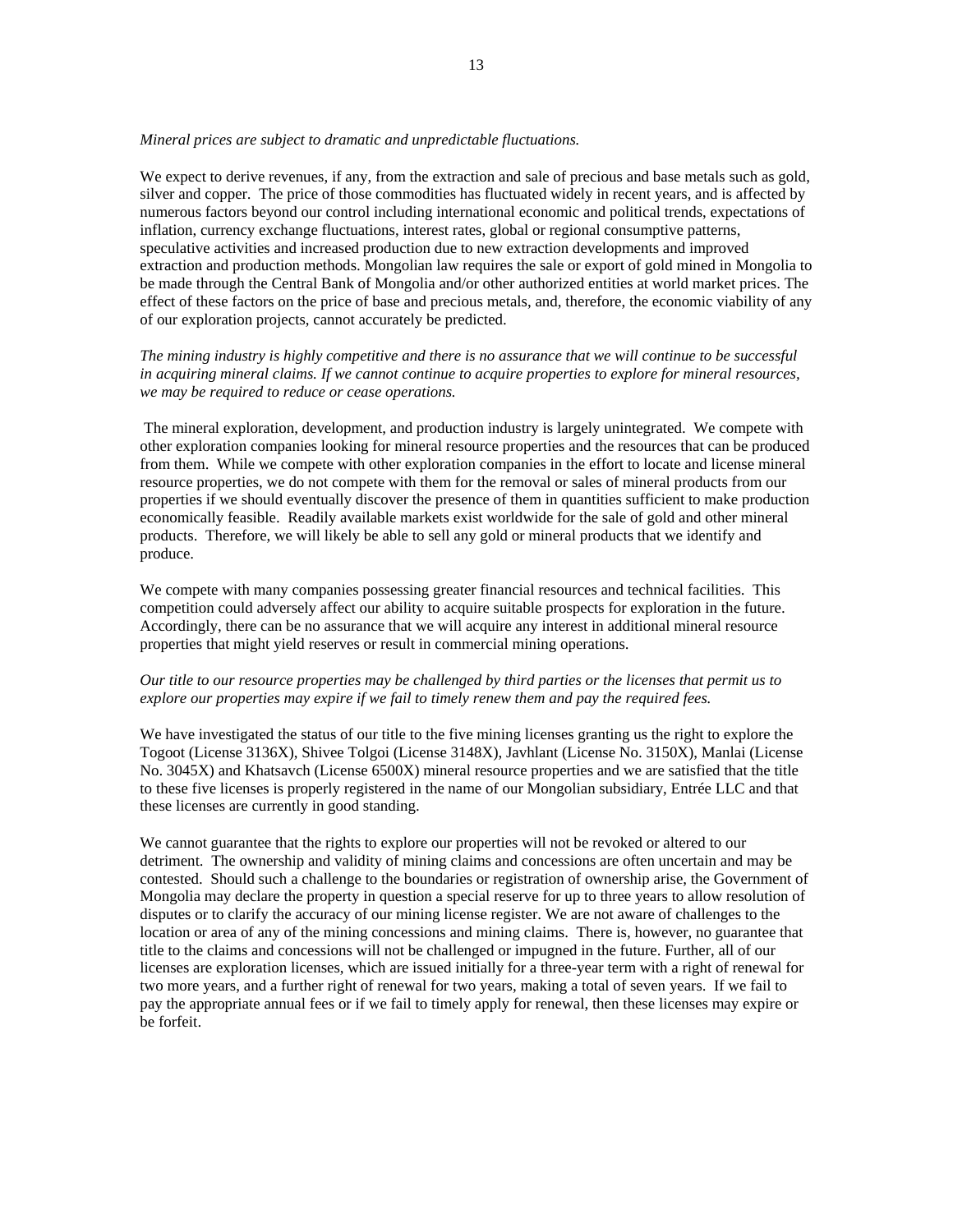#### **Risks Related To Our Company**

#### *We have a limited operating history on which to base an evaluation of our business and prospects.*

Although we have been in the business of exploring mineral resource properties since 1995, we have not yet located any mineral reserve. As a result, we have never had any revenues from our operations. In addition, our operating history has been restricted to the acquisition and exploration of our mineral properties and this does not provide a meaningful basis for an evaluation of our prospects if we ever determine that we have a mineral reserve and commence the construction and operation of a mine. We have no way to evaluate the likelihood of whether our mineral properties contain any mineral reserve or, if they do that we will be able to build or operate a mine successfully. We anticipate that we will continue to incur operating costs without realizing any revenues during the period when we are exploring our properties. During the twelve months ending December 31, 2006, we expect to spend approximately \$6,015,000 on the maintenance and exploration of our mineral properties and the operation of our company. We therefore expect to continue to incur significant losses into the foreseeable future. We recognize that if we are unable to generate significant revenues from mining operations and any dispositions of our properties, we will not be able to earn profits or continue operations. At this early stage of our operation, we also expect to face the risks, uncertainties, expenses and difficulties frequently encountered by companies at the start up stage of their business development. We cannot be sure that we will be successful in addressing these risks and uncertainties and our failure to do so could have a materially adverse effect on our financial condition. There is no history upon which to base any assumption as to the likelihood that we will prove successful and we can provide investors with no assurance that we will generate any operating revenues or ever achieve profitable operations.

# *The fact that we have not earned any operating revenues since our incorporation raises substantial doubt about our ability to continue to explore our mineral properties as a going concern.*

We have not generated any revenue from operations since our incorporation and we anticipate that we will continue to incur operating expenses without revenues unless and until we are able to identify a mineral resource in a commercially exploitable quantity on one or more of our mineral properties and we build and operate a mine. As at December 31, 2005, we had working capital of approximately \$21,665,059. We estimate our average monthly operating expenses to be approximately \$567,000 each month, including exploration, general and administrative expense and investor relations expenses. As a result, we believe that we will not have to raise any additional funds to meet our currently budgeted operating requirements for the next 12 months. If these funds are not sufficient, or if we do not begin generating revenues from operations sufficient to pay our operating expenses when we have expended them, we will be forced to raise necessary funds from outside sources. As we cannot assure a lender that we will be able to successfully explore and develop our mineral properties, we will probably find it difficult to raise debt financing. We have traditionally raised our operating capital from sales of equity, but there can be no assurance that we will continue to be able to do so. If we cannot raise the money that we need to continue exploration of our mineral properties, we may be forced to delay, scale back, or eliminate our exploration activities. If any of these actions were to occur, there is a substantial risk that our business would fail.

# *Our by-laws and employment agreements between our company and some of our officers and directors indemnify our officers and directors against costs, charges and expenses incurred by them in the performance of their duties.*

Our by-laws contain provisions limiting the liability of our officers and directors for all acts, receipts, neglects or defaults of themselves and all of our other officers or directors or for any other loss, damage or expense incurred by our company which shall happen in the execution of the duties of such officers or directors, as do employment agreements between our company and some of our officers and directors. Such limitations on liability may reduce the likelihood of derivative litigation against our officers and directors and may discourage or deter our shareholders from suing our officers and directors based upon breaches of their duties to our company, though such an action, if successful, might otherwise benefit our company and our shareholders.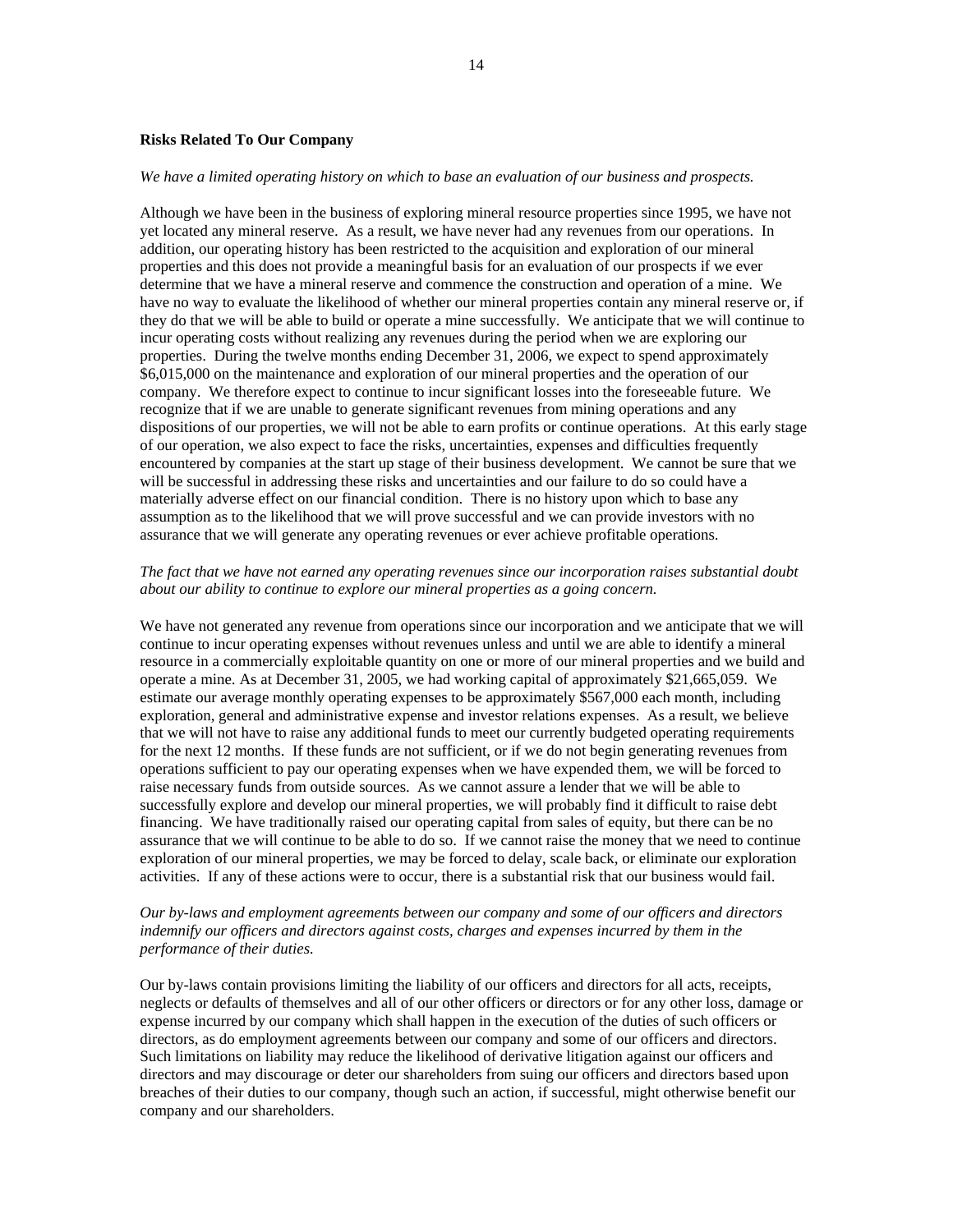*Investors' interests in our company will be diluted and investors may suffer dilution in their net book value per share if we issue employee/director/consultant options or if we issue additional shares to finance our operations.* 

We have not ever generated revenue from operations. We are currently without a source of revenue and will most likely be required to issue additional shares to finance our operations and, depending on the outcome of our exploration programs, may issue additional shares to finance additional exploration programs of any or all of our projects or to acquire additional properties. We may also in the future grant to some or all of our directors, officers, insiders, and key employees options to purchase our common shares as non-cash incentives to those persons. Such options may be granted at exercise prices equal to market prices, or at prices as allowable under the policies of the TSX Venture Exchange, when the public market is depressed. The issuance of any equity securities could, and the issuance of any additional shares will, cause our existing shareholders to experience dilution of their ownership interests.

If we issue additional shares or decide to enter into joint ventures with other parties in order to raise financing through the sale of equity securities, investors' interests in our company will be diluted and investors may suffer dilution in their net book value per share depending on the price at which such securities are sold. As at March 15, 2006, we also had outstanding common share purchase warrants and options exercisable into 15,660,412 common shares which, if exercised, would represent approximately 18% of our issued and outstanding shares. If all of these warrants and options are exercised and the underlying shares are issued, such issuance will cause a reduction in the proportionate ownership and voting power of all other shareholders. The dilution may result in a decline in the market price of our shares.

#### *Earnings and Dividend Record.*

We have no earnings or dividend record. We have not paid dividends on our common shares since incorporation and do not anticipate doing so in the foreseeable future. We do not generate any cash flow from operations and could not expect to do so in the foreseeable future.

#### *Conflicts of Interest.*

Certain of our officers and directors may be or become associated with other natural resource companies that acquire interests in mineral properties. Such associations may give rise to conflicts of interest from time to time. Our directors are required by law to act honestly and in good faith with a view to our best interests and to disclose any interest which they may have in any of our projects or opportunities. In general, if a conflict of interest arises at a meeting of the board of directors, any director in a conflict will disclose his interest and abstain from voting on such matter or, if he does vote, his vote does not count. In determining whether or not we will participate in any project or opportunity, the directors will primarily consider the degree of risk to which we may be exposed and our financial position at that time.

#### *Dependence on Key Management Employees.*

The nature of our business, our ability to continue our exploration and development activities and to develop a competitive edge in the marketplace depends, in large part, on our ability to attract and maintain qualified key management personnel. Competition for such personnel is intense, and there can be no assurance that we will be able to attract and retain such personnel. Our development now and in the future will depend on the efforts of key management figures, such as Gregory Crowe and Robert Cann. The loss of any of these key people could have a material adverse effect on our business. We do not currently maintain key-man life insurance on any of our key employees.

#### *Climatic Conditions.*

Mongolia's weather normally varies to the extremes, from temperature highs in the summer of 40° Celsius to lows of minus 40° Celsius in the winter. Such adverse conditions often preclude normal work patterns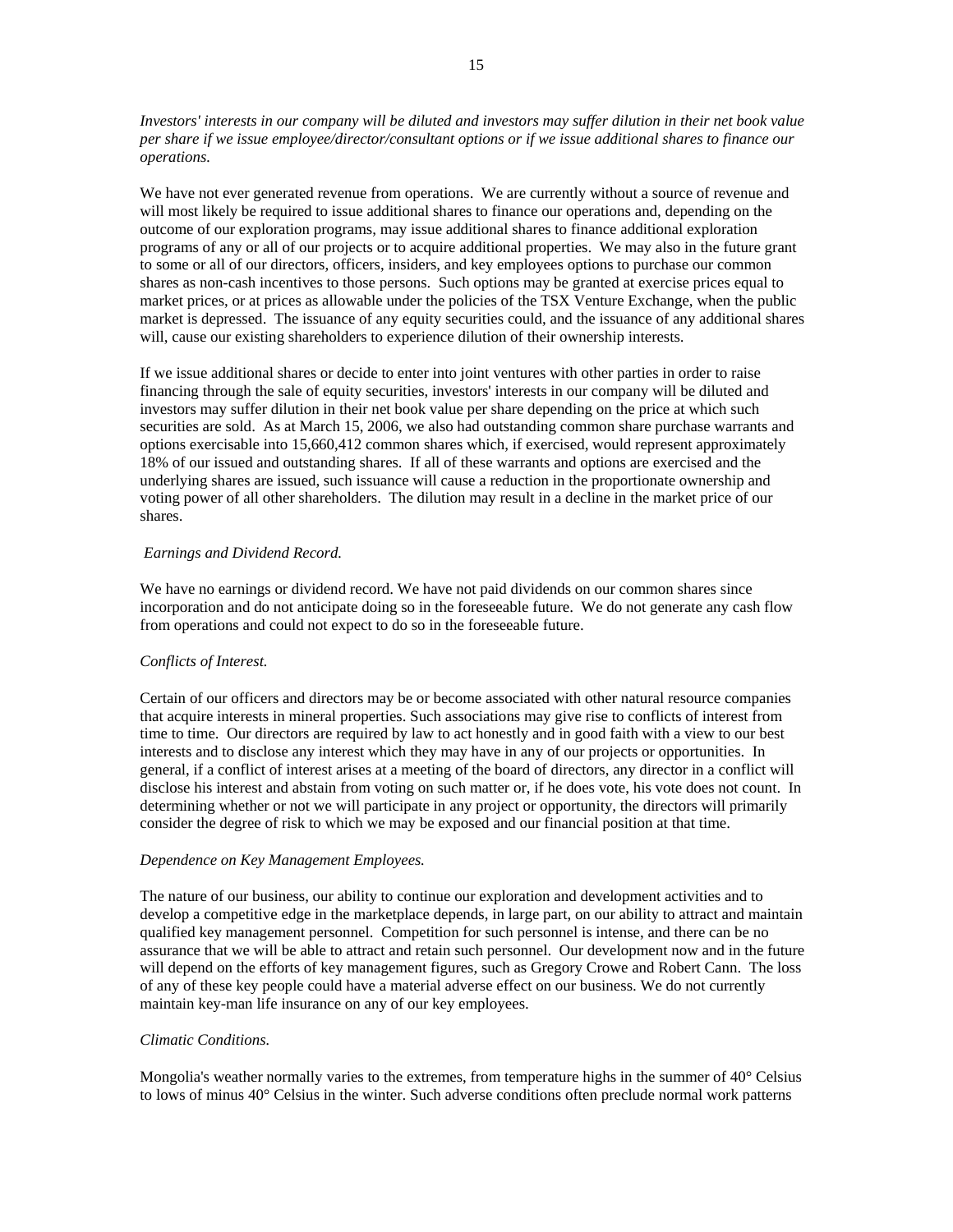and can severely limit mining operations, usually making work impossible from November through to March. Although good project planning can ameliorate these factors, unseasonable weather can upset programs with resultant additional costs and delays.

# *Limited Ability to Hedge or Engage in Forward Sales.*

While Mongolian law allows a company, by various applications and processes, to export and sell our own gold production, in practice, this is a difficult matter, with the result that we will have limited ability to engage in forward sales of, or to hedge, any future gold production.

#### *Fluctuations in Currency Exchange Rates.*

Fluctuations in currency exchange rates, particularly operating costs denominated in currencies other than United States dollars, may significantly impact our financial position and results. We face risks associated with fluctuations in Canadian, U.S. and Mongolian currencies.

# **Risk Associated With Our Common Stock**

*Because we do not intend to pay any dividends on our common shares, investors seeking dividend income or liquidity should not purchase our shares.* 

We do not currently anticipate declaring and paying dividends to our shareholders in the near future. It is our current intention to apply net earnings, if any, in the foreseeable future to increasing our working capital. Prospective investors seeking or needing dividend income or liquidity should, therefore, not purchase our common stock. We currently have no revenues and a history of losses, so there can be no assurance that we will ever have sufficient earnings to declare and pay dividends to the holders of our shares, and in any event, a decision to declare and pay dividends is at the sole discretion of our board of directors, who currently do not intend to pay any dividends on our common shares for the foreseeable future.

# *We believe we were a passive foreign investment company during 2005, which may have a material affect on U.S. holders.*

We believe we were a "passive foreign investment company" ("PFIC") during the year ended December 31, 2005, which may have a material affect on U.S. Holders. United States income tax legislation contains rules governing PFICs, which can have significant tax effects on U.S. Holders of foreign corporations. A US Holder who holds stock in a foreign corporation during any year in which such corporation qualifies as a PFIC is subject to United States federal income taxation under one of two alternative tax regimes at the election of each such US Holder. The U.S. federal income tax consequences to a U.S. Holder of the acquisition, ownership, and disposition of Common Shares will depend on whether such U.S. Holder makes an election to treat the Company as a "qualified electing fund" or "QEF" under Section 1295 of the Code (a "QEF Election") or a mark-to-market election under Section 1296 of the Code (a "Mark-to-Market Election").

#### **Mineral Properties**

Our wholly-owned Mongolian subsidiary, Entrée LLC, is the registered owner of five mineral exploration licenses (Javhlant, Shivee Tolgoi and Togoot comprising the Lookout Hill property, and the Manlai and Khatsavch properties) permitting mineral exploration on five parcels of land located in Mongolia. Three of these parcels, Javhlant, Shivee Tolgoi and Togoot, are contiguous.

Each of our exploration licenses was granted by the Mineral Resources and Petroleum Authority of Mongolia for an initial term of three years, subject to a right to renew for two successive 2-year renewals (for a cumulative total of seven years). Mongolian mining licenses are maintained in good standing by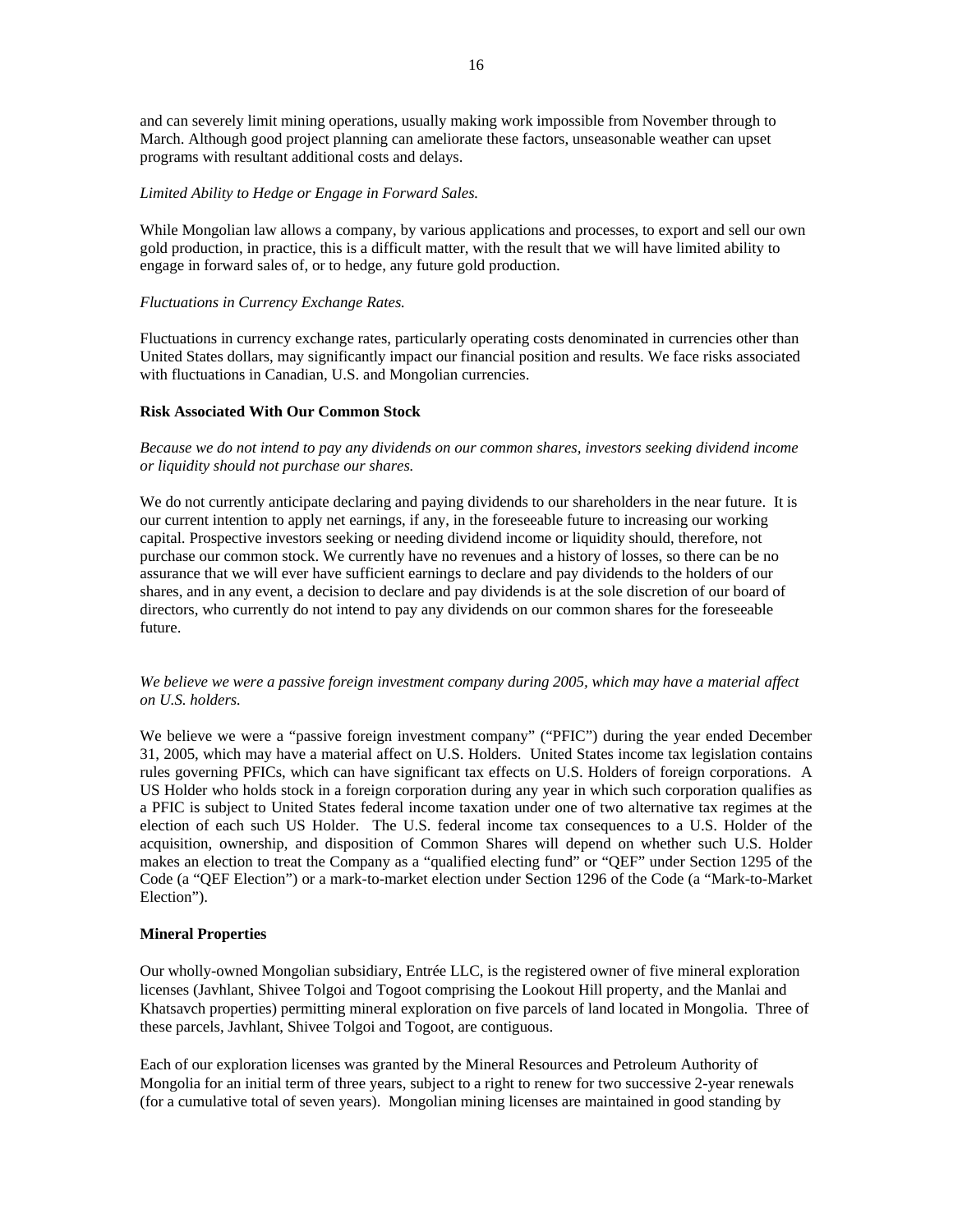payment to the Mineral Resources and Petroleum Authority of Mongolia of set annual fees escalating from \$0.05 to \$1.50 per hectare over the course of the up to seven year tenure. A property can be reduced in size selectively on application to the Cadastre office of the Mineral Resources and Petroleum Authority of Mongolia (the Cadastre is the central registry for land in Mongolia). A Mongolian exploration license can be converted at any time into a mining license upon application and approval by the geological commission of the local government entity of the property reserve. A mining license may be granted for up to 60 years. Conversion of a Mongolian license to explore for minerals to a license to mine or develop a property in order to exploit mine for minerals is commenced by filing an application, together with an outline of the applicant's plans, and there is no requirement that the applicant show that it has defined a mineral resource or reserve. Conversion of an exploration license to a mining license will result in an increase in the yearly fees that we are required to pay to the Mongolian government. During the first three years after issuance of a mining license, we will be required to pay to the Mongolian government a license fee of \$5.00 per hectare per year. For years four and five, the cost of the mining license increases to \$7.50 per hectare per year, and years six through sixty the cost increases to \$10 per hectare per year.

Two of the three licenses that comprise the Lookout Hill Property were issued April 3, 2001 and were renewed for the second of their two year renewals in March, 2006. The third Lookout Hill license was issued March 30, 2001 and was renewed for the second of its two-year renewals in March, 2006. The Manlai license was issued March 9, 2001 and renewed for the second of its two-year renewals in March, 2006. The Khatsavch license was issued to the original owner on October 31, 2003 and transferred to the Company in August, 2004.

The Company's exploration licenses begin to expire in March 2008 through to October 2010. The total estimated annual fees in order to maintain these licenses in good standing is approximately \$240,000.

| <b>Name of Property</b> | <b>License Number</b> | <b>Date Granted</b> | <b>Date Renewed</b> | <b>Expiration Date</b> |
|-------------------------|-----------------------|---------------------|---------------------|------------------------|
| <b>Javhlant</b>         | 3150X                 | April 3, 2001       | March 14, 2006      | April 3, 2008          |
| <b>Shivee Tolgoi</b>    | 3148X                 | April 3, 2001       | March 14, 2006      | April 3, 2008          |
| <b>Togoot</b>           | 3136X                 | March 30, 2001      | March 14, 2006      | March 30, 2008         |
| <b>Manlai</b>           | 3045X                 | March 9, 2001       | March 14, 2006      | March 9, 2008          |
| <b>Khatsavch</b>        | 6500X                 | October 31, 2003    | Not applicable $2$  | October 31, 2010       |

The following table is a quick summary of our mineral licenses and their renewal status:

 $1$  The expiration date assumes that the license will be renewed for both of the available two year extensions and that our company will pay to the Resource Authority of Mongolia all annual fees required to preserve them in good standing.

 $2\degree$  The initial three year period of this license will not expire until October 31, 2006.

#### **Entrée-Ivanhoe Project Property**

In October, 2004, the Company granted to Ivanhoe the right to earn, over an eight year period, a participating interest in a certain portion of its Entrée-Ivanhoe Project Property. The eastern portion included all of the Javhlant license, and the eastern half of the Shivee Tolgoi license. Under the agreement, Ivanhoe must spend a minimum of \$3,000,000 in order to earn Entrée-Ivanhoe surface rights in the Project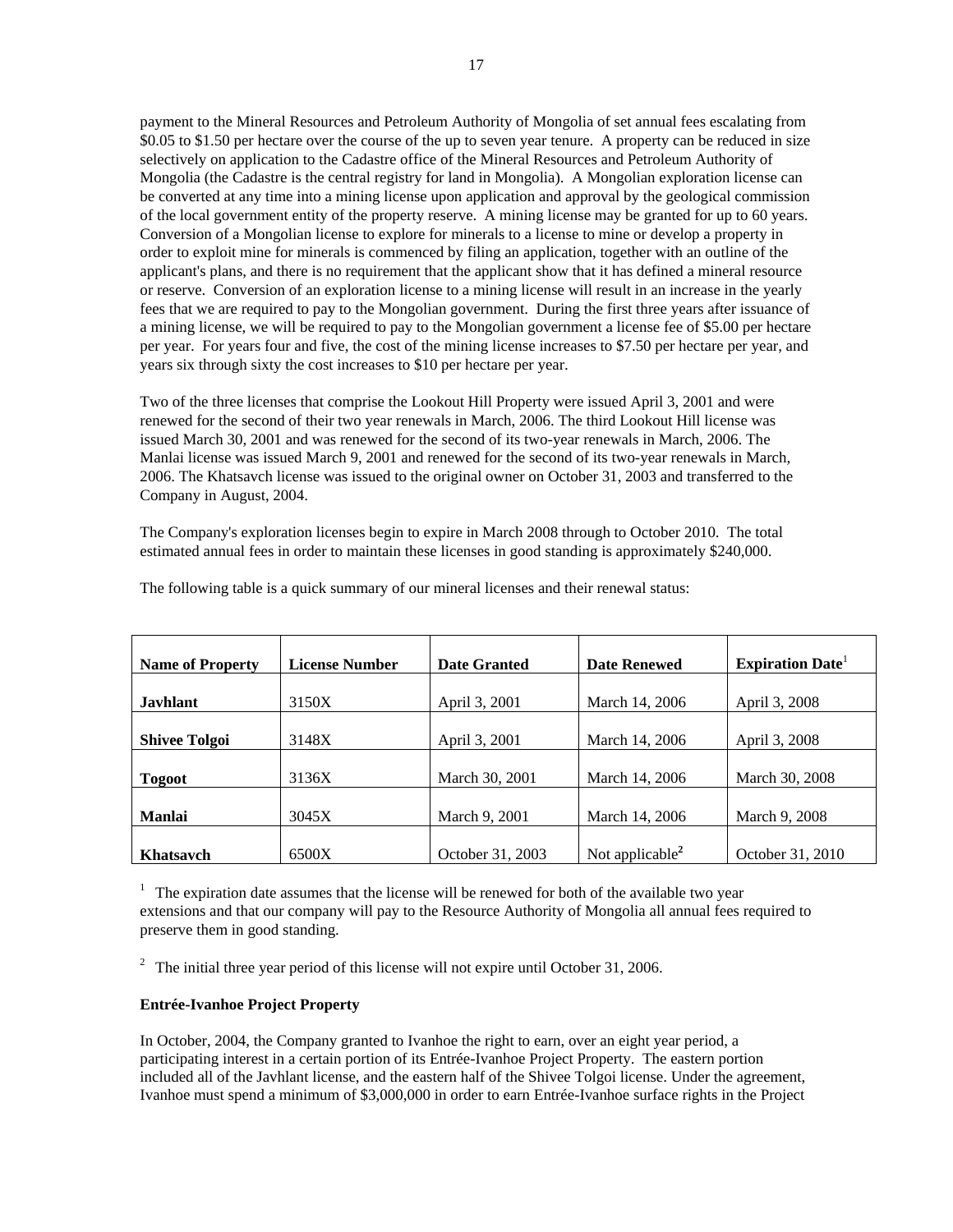Property and a minimum of \$20,000,000 in order to earn any mineral rights interest in the Project Property and may acquire up to an 80% interest in mineralization below a depth of 560 metres and a 70% interest in mineralization above a depth of 560 metres by spending \$35,000,000. Thereafter, the Company has the right to require Ivanhoe to fund its share of subsequent project costs through to production, to be recovered from production cash flow. The agreement with Ivanhoe also provided for Ivanhoe to subscribe for 4,600,000 units of the Company at a price of C\$1.00 per unit (completed in November 2004).

For further information on the project description and location please see page 4-1 of the AMEC Technical Report filed on SEDAR at www.sedar.com and specifically incorporated by reference into, and form an integral part of, this AIF.

# *Accessibility, Climate, Local Resources, Infrastructure and Physiography*

For information on the accessibility, climate, local resources, infrastructure and physiography please see page 5-1 of the AMEC Technical Report filed on SEDAR at www.sedar.com and specifically incorporated by reference into, and form an integral part of, this AIF.

#### *History*

For information on the history please see page 6-1 of the AMEC Technical Report filed on SEDAR at www.sedar.com and specifically incorporated by reference into, and form an integral part of, this AIF.

#### *Geological Setting*

For information on the geological settings please see page 7-1 of the AMEC Technical Report filed on SEDAR at www.sedar.com and specifically incorporated by reference into, and form an integral part of, this AIF.

#### *Mineralization*

For information on mineralization please see page 9-1 of the AMEC Technical Report filed on SEDAR at www.sedar.com and specifically incorporated by reference into, and form an integral part of, this AIF.

#### *Exploration*

For information on exploration please see page 10-1 of the AMEC Technical Report filed on SEDAR at www.sedar.com and specifically incorporated by reference into, and form an integral part of, this AIF.

#### *Drilling*

For information on drilling please see page 11-1 of the AMEC Technical Report filed on SEDAR at www.sedar.com and specifically incorporated by reference into, and form an integral part of, this AIF.

#### *Sampling and Analysis*

For information on sampling and analysis please see page 12-1 of the AMEC Technical Report filed on SEDAR at www.sedar.com and specifically incorporated by reference into, and form an integral part of, this AIF.

#### *Security of Samples*

For information on security of samples please see page 13-1 of the AMEC Technical Report filed on SEDAR at www.sedar.com and specifically incorporated by reference into, and form an integral part of, this AIF.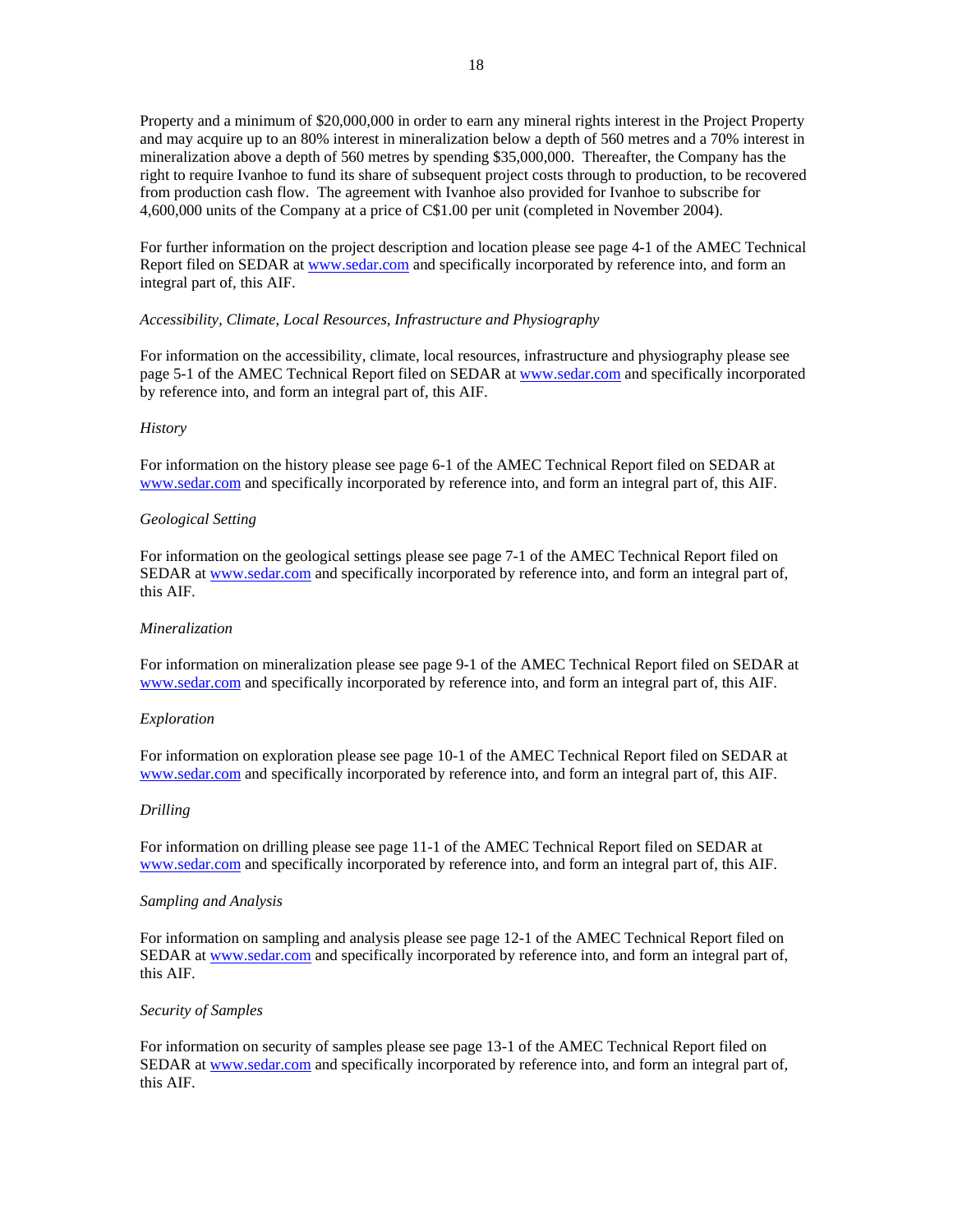# *Mineral Resource and Mineral Reserve Estimates*

For information on mineral resource and mineral resource estimates please see page 17-1 of the AMEC Technical Report filed on SEDAR at www.sedar.com and specifically incorporated by reference into, and form an integral part of, this AIF.

#### *Mining Operations*

The Entrée-Ivanhoe Project Property has no mining operations.

# **The Lookout Hill Property**

The Lookout Hill Property is our 100%-owned principal property, though it is without a known body of commercial ore or any improvements of any kind.

#### *Property Description and Location*

The Lookout Hill Property is located in Bayan-Ovoo and Khanbogd Soums (a Soum is the local equivalent of a township or district), in the southern Gobi desert region in Omnogovi (also spelled "Umnugobi") Aimag (an 'Aimag' is the local equivalent of a state or province), about 80 kilometres north of Mongolia's border with China. It consists of two contiguous mineral exploration licenses: Togoot (License No. 3136X), comprised of 104,484 hectares, and the western half of the Shivee Tolgoi (License No. 3148X), comprised of 54,760 hectares (100%). The parcels of land subject to these licenses have not been legally surveyed; they were granted on the basis of 'map staking' and the acreage is estimated.

The Lookout Hill Property is named for a small hill located at latitude N 43° 06' 04.7" and longitude E 106° 46' 42.8". This location is approximately 540 kilometres due south of the capital city of Ulaanbaatar. Principal access for equipment and supplies is by road from Ulaanbaatar. The distance by road is approximately 640 kilometres, and the travel time for this distance by four-wheel drive vehicle is about 12 hours. The highway leaving Ulaanbaatar is paved for the first 26 kilometres then it turns into a series of unimproved rough dirt roads that can be followed southward through grassy steppe lands to approximately 240 kilometres south of Ulaanbaatar. At this point, near the community of Mandalgovi in the drier, rocky desert terrain, the roads become a series of well established to nebulous dirt tracks. Alternate access for personnel is via regularly scheduled air service from Ulaanbaatar to Dalanzadgad (daily during the summer and bi-weekly during the winter) and then via dirt roads to the property (approximately a 4 hour drive). Small charter aircraft can land at improved dirt airstrips located at Oyu Tolgoi (approximately 15 kilometres southeast of our camp) and at Manlai, approximately 120 kilometres north of our camp by road.

# *Accessibility, Climate, Local Resources, Infrastructure and Physiography*

For information on the accessibility, climate, local resources, infrastructure and physiography please see page 13 of the Panteleyev Technical Report filed on SEDAR at www.sedar.com and specifically incorporated by reference into, and form an integral part of, this AIF.

#### *History*

For information on the history please see page 14 of the Panteleyev Technical Report filed on SEDAR at www.sedar.com and specifically incorporated by reference into, and form an integral part of, this AIF.

#### *Geological Setting*

For information on the geological settings please see page 15 of the Panteleyev Technical Report filed on SEDAR at www.sedar.com and specifically incorporated by reference into, and form an integral part of, this AIF.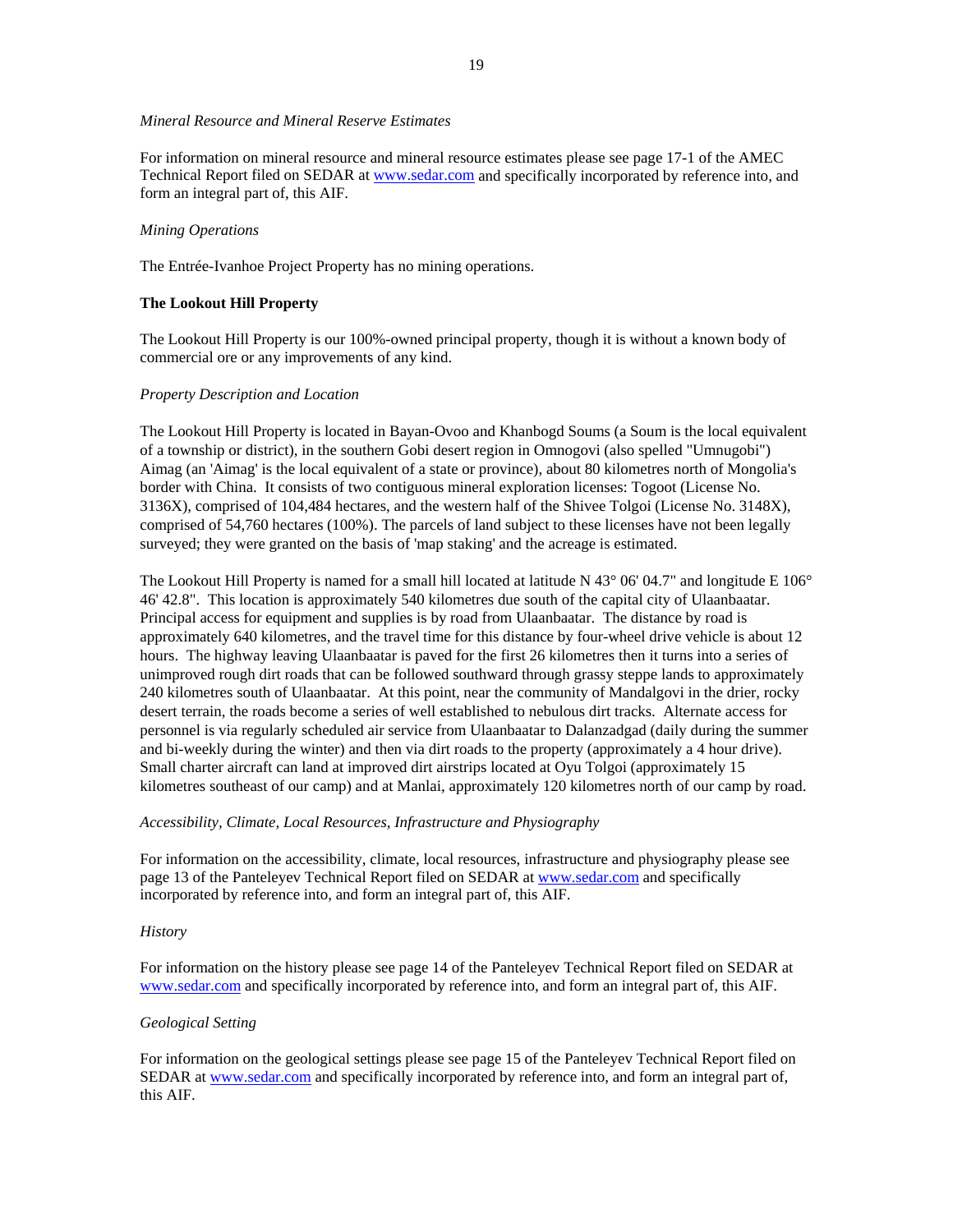### *Mineralization*

For information on mineralization please see page 23 of the Panteleyev Technical Report filed on SEDAR at www.sedar.com and specifically incorporated by reference into, and form an integral part of, this AIF.

#### *Exploration*

For information on exploration please see page 27 of the Panteleyev Technical Report filed on SEDAR at www.sedar.com and specifically incorporated by reference into, and form an integral part of, this AIF.

#### *Drilling*

For information on drilling please see page 32 of the Panteleyev Technical Report filed on SEDAR at www.sedar.com and specifically incorporated by reference into, and form an integral part of, this AIF.

#### *Sampling and Analysis*

For information on sampling and analysis please see page 40 of the Panteleyev Technical Report filed on SEDAR at www.sedar.com and specifically incorporated by reference into, and form an integral part of, this AIF.

#### *Security of Samples*

For information on security of samples please see page 40 of the Panteleyev Technical Report filed on SEDAR at www.sedar.com and specifically incorporated by reference into, and form an integral part of, this AIF.

#### *Mineral Resource and Mineral Reserve Estimates*

The Lookout Hill property has no mineral resource or mineral reserve estimates.

#### *Mining Operations*

The Lookout Hill property has no mining operations.

# **Manlai Property, Kharmagtai Area**

#### *Project Description and Location*

The property comprises one exploration concession totalling 6,924 hectares and granted on March 9, 2001. The concession is located in southern Mongolia approximately 40 kilometres due west of the Manlai village and 420 kilometres due south of the capital city of Ulaanbaatar within Manlai and Tsogt Tsetsii Soums.

#### *Accessibility, Climate, Local Resources, Infrastructure and Physiography*

Manlai property is accessible by mainly unimproved dirt roads from Ulaanbaatar with final access to the property is via dirt roads that branch off the Dalanzadgad-Manlai main access route. The roads are generally in very poor condition and require the use of 4 wheel drive vehicles. Closest scheduled air access is via Oyu Tolgoi (120 kilometres south) or via Dalanzadgad, 160 kilometres to the southwest.

Topography in the area varies from being quite hilly and rugged at the Eastern Zone to rolling sandy plains at the Western Zone. The hills of the Eastern Zone are cut by relatively deeply incised linear drainages/canyons having steep walls (fault controlled?). Drainages in the Western Zone are almost non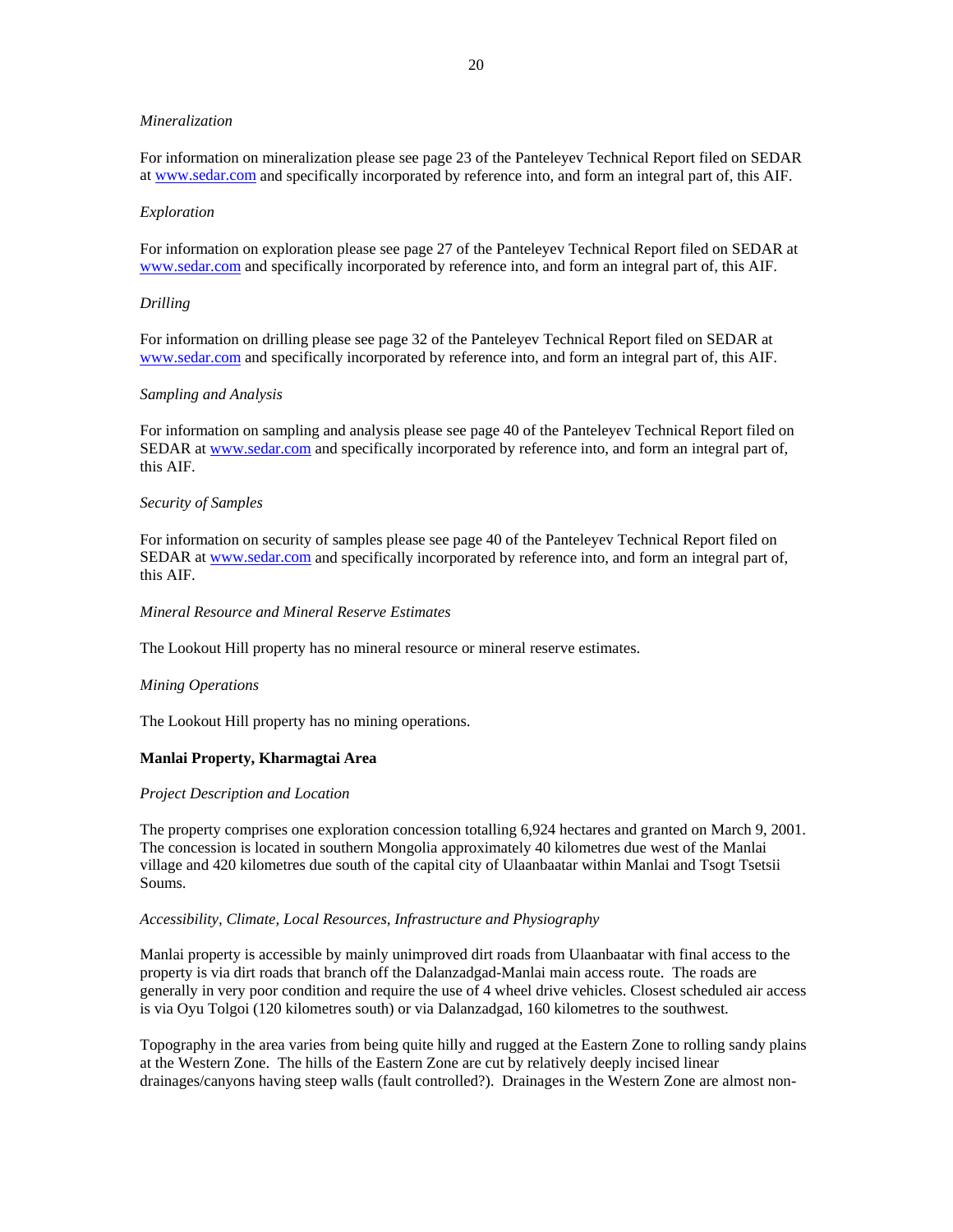existent being choked by drifting sand. Relief on the property varies up to 145 metres with the mean elevation being approximately 1,325 metres.

Basic supplies such fuel, minor groceries and unskilled labourers are available from the village of Manlai. There is no industrial power available in the area. Water, such as required for camp or drilling use, is available from numerous local shallow wells.

# *History*

Significant exploration was conducted during the period 1979-1981 by a Russian expedition. Work consisted of geological mapping, geophysics (IP), hand trenching (at least 17 trenches totally 4.14 kilometres) and diamond drilling (around 10 holes varying from 75 metres to 170 metres in depth).

# *Geological Setting*

The project area is bisected by a major NE-trending fault that separates the volcanic and volcaniclastic sections (which includes "Manlai" hill) in the southeastern block from the argillite, phyllite, and large Cubearing granodiorite stock in the northwestern block. The SE block appears to have been significantly down-dropped relative to the NW block and tilted northward between 30 and 40 degrees based on the dips noted along a major angular unconformity that is exposed over 4 km of strike length. This unconformity is significant because it represents the eruptive surface (paleo-surface) for a bi-modal volcanic system (rhyolitic and basaltic-andesitic lavas and volcaniclastics) that is genetically related to the intrusivedominated alteration and Cu-mineralization in the Eastern Target area. The northward dip on the paleosurface implies around 1000 m of denudation has occurred over the East Target area.

The igneous rocks mapped in the East Target area appear unrelated to the western granodiorite and can be divided into biotite-rich and hornblende-rich series. Both series are coeval, which suggests magmas were derived from two different sources. Intrusive/extrusive activity can also be divided into at least two periods based on the angular unconformity described above. More detailed mapping and sampling is required before the Cu paragenesis can be clearly established in relation to the various igneous events.

#### *Exploration*

Entrée has completed two seasons (2004 and 2005) exploration at Manlai. Work consisted of geological mapping, hand trenching and rock sampling (890 samples), soil sampling (approximately 4,000 samples), approximately 420 line kilometres of magnetometer surveying and 153 line kilometres of time-domain gradient IP and resistivity, and approximately 30 line kilometres of deep-probing TITAN 24 surveys. Four drill holes were completed in late 2005 to test selected targets.

#### *Mineralization*

Three target areas are defined by coincident anomalous copper and molybdenum in soils, surface alteration and anomalous geophysical signatures. Copper-bearing minerals such as chalcopyrite and malachite are noted, with some of the quartz veining and along fracture surfaces in the altered rock units.

The first target area (formerly called Western Zone) was tested with one drill hole (EGU-05-001) to a vertical depth of 250 metres. The target was a faulted contact between quartz monzonite and hornfelsed argillite, with surface exposures of sheeted quartz-tourmaline +/- chalcopyrite veins. Three intercepts, hosting significant copper, were encountered. These included 22 metres of 0.33% copper at a downhole depth of 90 - 112 metres; 12 metres of 0.33% copper at 118 - 130 metres; and 3 metres of 0.35% copper at 195 - 198 metres.

The second target was located 1 - 2 kilometres SSE of the first and is characterized by a strong, 1,500 metres by 300 metres, IP anomaly elongated along a northeast-southwest axis, coincident copper and molybdenum soil anomalies, and surface alteration and quartz veining. Two drill holes (EGU-05-002 and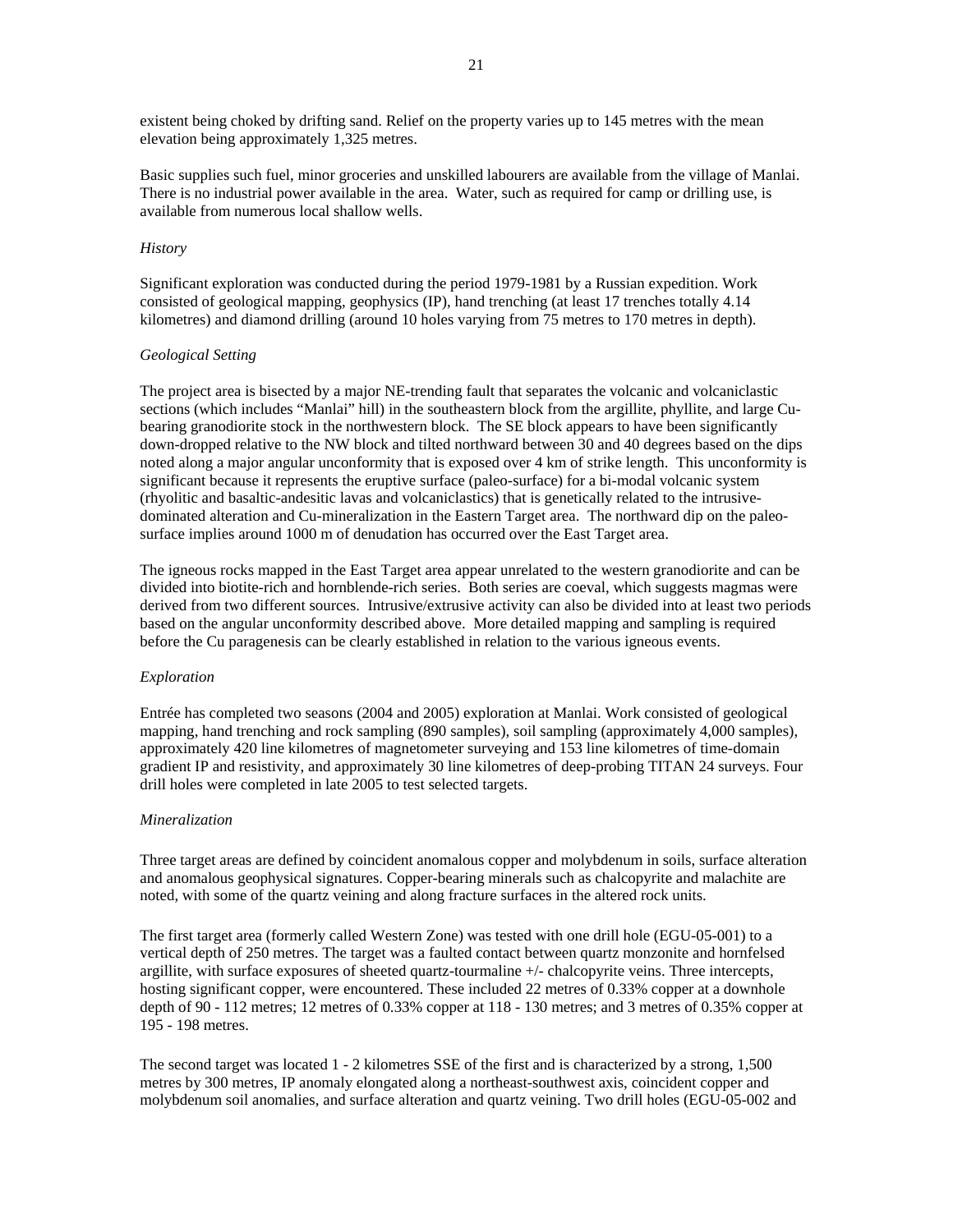EGU-05-004) tested the IP feature. Neither intersected significant copper mineralization, however, EGU-05-004 intersected evidence of boiling below 600 metres, suggesting a telescoped epithermal system within a porphyry system. Several zones containing lead and zinc with elevated gold values occur between 500 and 750 metres. These included 21.12 metres (611.88 - 633 metres) of 0.31% lead and 0.5% zinc with 0.26 g/t gold, and 12 metres (687 - 699 metres) of 0.11% lead and 0.2% zinc (inside a wider 29.35 metre interval of 0.39 g/t gold).

The third target (formerly called Eastern Zone) is approximately two kilometres southeast of the second target and is characterized by coincident geophysical and geochemical anomalies. Hole EGU-05-003 was drilled in the northwest margin of this target, but no significant copper mineralization was encountered.

# *Drilling*

Four diamond drill holes totalling 2,539 metres were completed in 2005.

# *Sampling and Analysis*

Drill core was cut on site using a diamond saw and one-half the core (1 to 2 metre samples) sent to SGS Mongolia in Ulaanbaatar for Au, Ag, Cu, Pb, Zn, Mo geochemical analysis. Standards, blanks and duplicates were inserted on a regular basis to monitor analytical quality.

# *Security of Samples*

Core is stored and sampled in a fenced area segregated from the main camp and with restricted access. Core samples are placed in plastic bags and then in sealed rice sacks for shipment to SGS in a locked box. Chain of custody forms are used to track shipment and delivery.

# *Mineral Resource and Mineral Reserve Estimates*

The Manlai property has no mineral resource or reserve estimates.

# *Mining Operations*

The Manlai property has no mining operations.

# **Khatsavch Property, Khanbogd, Omnogovi**

The Khatsavch (also spelled "Kavtsavch" and "Khavtsavch") property (Licence #6500X) covers an area of 632 hectares located approximately 45 kilometres to the south-southwest of Lookout Hill and approximately 580 kilometres south of the capital city of Ulaanbaatar. The property was acquired on April 20, 2004. We anticipate little if any exploration to be done on this property during the next twelve months.

# **DIVIDENDS**

We have not declared any dividends on our common stock since the inception of our company on July 19, 1995. There is no restriction in our Bylaws that will limit our ability to pay dividends on our common stock. However, we do not anticipate declaring and paying dividends to our shareholders in the near future.

# **CAPITAL STRUCTURE**

The Company is authorized to issue an unlimited number of common shares without par value, of which 70,478,926 are issued and outstanding at March 21, 2006. Each common share is entitled to one vote. All common shares of the Company, both issued and unissued, rank equally as to dividends, voting power and participation in assets. No shares have been issued subject to call or assessment. There are no pre-emptive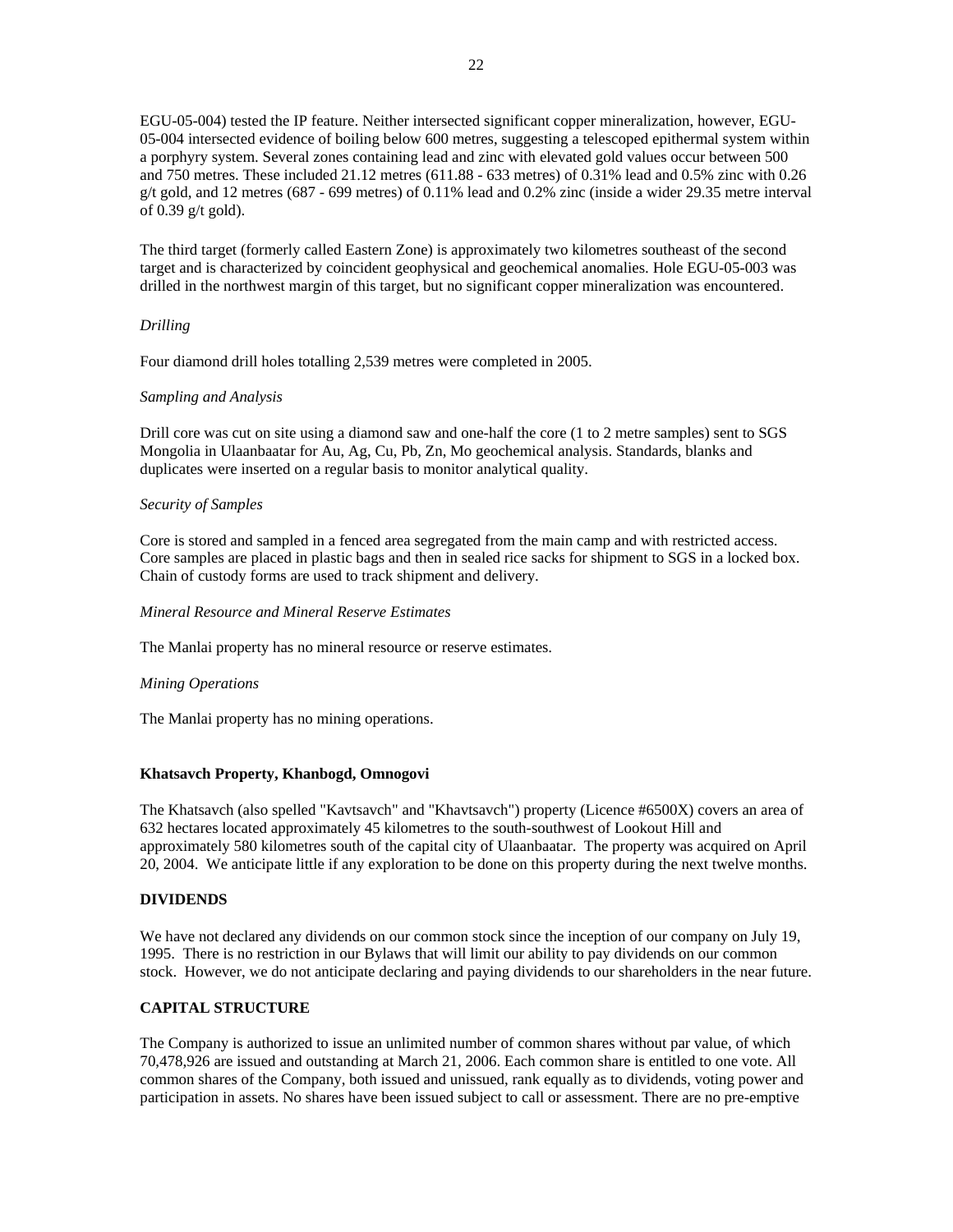or conversion rights and no provision for redemption, purchase for cancellation, surrender or sinking or purchase funds. Provisions as to modification, amendments or variation of such rights or such provisions are contained in the British Columbia Business Corporations Act.

# **MARKET FOR SECURITIES**

Our common shares are traded on the TSX Venture Exchange. Our symbol is "ETG" and our CUSIP number is 29383-100. Our common shares are also traded on the American Stock Exchange under the symbol EGI and on the Frankfurt Stock Exchange under the symbol EKA.

### **Trading history**

The following quotations reflect the high, low and closing bids, volume and number of trades on the TSX Venture Exchange for the Applicant's common shares for each of the past 12 months, starting with the most recent month:

| Month             | High   | Low    | <b>Close</b> | Volume     | <b>Number</b><br>of<br>trades |
|-------------------|--------|--------|--------------|------------|-------------------------------|
| To March 15, 2006 | \$2.34 | \$1.95 | \$2.00       | 3,195,010  | 1,008                         |
| February 2006     | \$2.44 | \$2.09 | \$2.32       | 5,566,808  | 2,171                         |
| January 2006      | \$2.30 | \$1.68 | \$2.30       | 3,559,152  | 1,505                         |
| December 2005     | \$1.82 | \$1.62 | \$1.73       | 3,604,671  | 957                           |
| November 2005     | \$1.90 | \$1.61 | \$1.75       | 5,532,577  | 1,385                         |
| October 2005      | \$2.04 | \$1.70 | \$1.72       | 3,801,413  | 1,418                         |
| September 2005    | \$1.95 | \$1.76 | \$1.90       | 2,943,650  | 1.219                         |
| August 2005       | \$2.21 | \$1.66 | \$1.80       | 3,078,465  | 1,375                         |
| <b>July 2005</b>  | \$2.53 | \$1.81 | \$1.96       | 5,156,264  | 2,010                         |
| June 2005         | \$2.52 | \$1.41 | \$2.46       | 16,219,604 | 4,838                         |
| May 2005          | \$1.64 | \$1.00 | \$1.42       | 11,080,283 | 2,454                         |
| April 2005        | \$1.30 | \$0.86 | \$1.02       | 5,163,150  | 1,089                         |
| March 2005        | \$1.38 | \$0.92 | \$0.99       | 3,697,219  | 1,051                         |

*Name of Market: TSX Venture Exchange (CDN\$)* 

The price of the Company's common shares as reported by the TSX Venture at the close of the business on December 31, 2005 was C\$1.73 per share and on March 21, 2006 was C\$2.05 per share.

Our common shares are issued in registered form. Pacific Corporate Trust Company is the registrar and transfer agent for our common shares. Their address is  $3<sup>rd</sup>$  Floor, 510 Burrard Street, Vancouver, BC Telephone: (604) 689-9853, Facsimile: (604) 689-8144.

On March 14, 2006 the shareholders' list for our common shares showed 15 registered shareholders and 70,478,926 common shares outstanding.

# **ESCROWED SECURITIES**

There were no escrowed securities at December 31, 2005 (See Note 5 to the audited consolidated financial statements for the year ended December 31, 2005).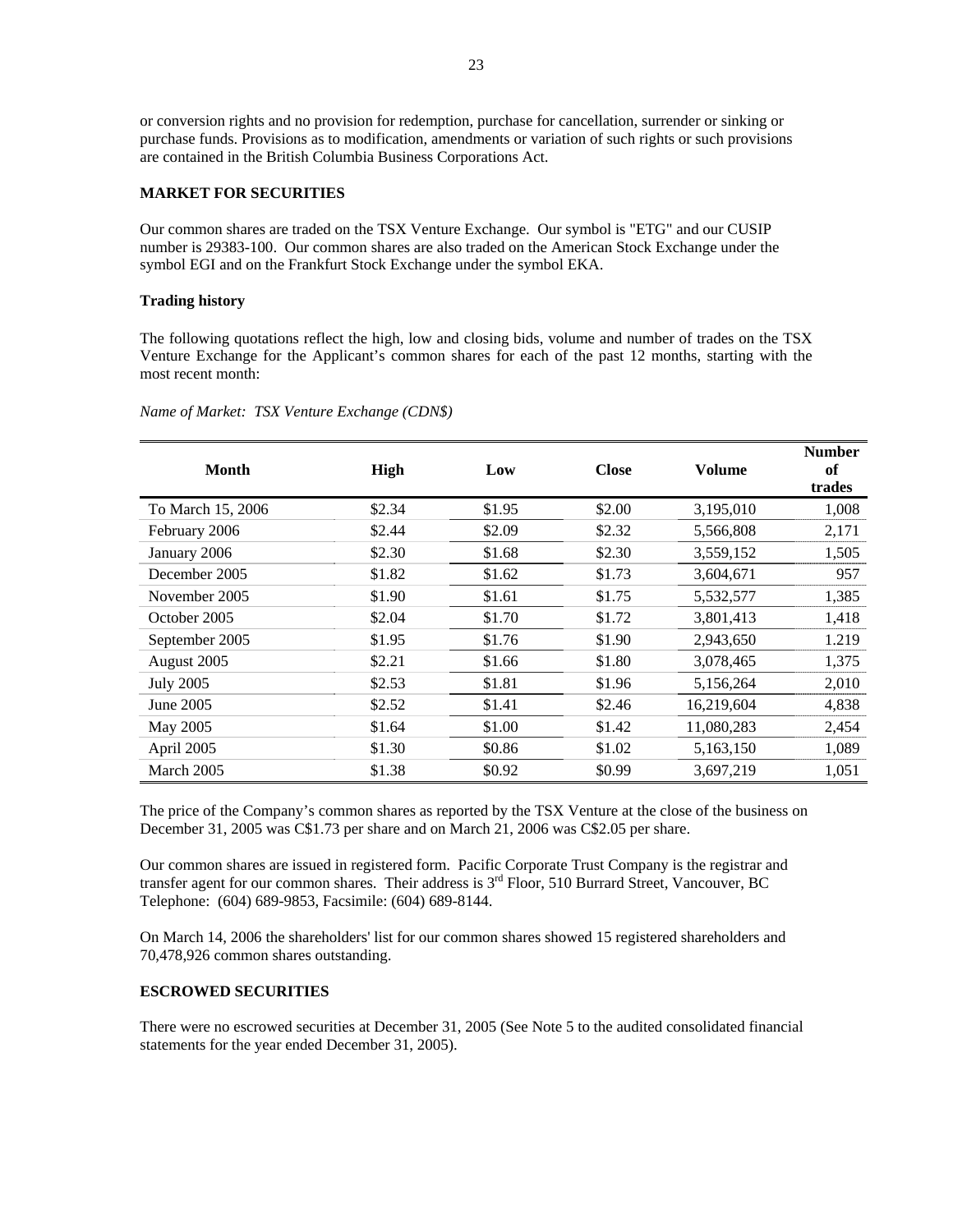# **DIRECTORS AND OFFICERS**

The Applicant's current Board of Directors consists of five directors. The following is a brief account of the education and business experience of each director and executive officer during the last five years, indicating each person's principal occupation during the period, and the name and principal business of the organization by which he was employed or with which he is/was involved as an officer, director or beneficial owner of securities with more than a 10% voting position.

# *Gregory G. Crowe, President, Chief Executive Officer and Director*

*Mr*. Crowe has been a director and President of the Applicant since July 3, 2002 and has been Chief Executive Officer of the Applicant since July 16, 2003.

Mr. Crowe was self-employed from 1997 to 2002, providing exploration and management services for junior resource companies. Mr. Crowe is currently a director of Acrex Ventures Ltd., Centrasia Mining Corp., American Goldfields Ltd., and Altima Resources Ltd.

Mr. Crowe is a professional geologist with more than 20 years of exploration, business and entrepreneurial experience throughout North America, Latin America, Africa and Southeast Asia. Prior to joining the Applicant, Mr. Crowe was a senior executive with Acrex Ventures Ltd., a junior resource company active in Ontario, and co-founder and President of Azimuth Geological Inc., a private consulting company specializing in exploration and management services for junior and major mining companies such as Rio Algom Ltd., the Prime Group and Westmin Resources Limited. Mr. Crowe also worked for Yuma Copper Corp. from 1994 to 1997, where he was instrumental in transforming Yuma Copper Corp. from a junior exploration company into a copper producer with two mines in Chile.

Mr. Crowe obtained a Bachelor of Geology degree from Carlton University and a Master of Geology degree from the University of Calgary. He is a member of the Association of Professional Engineers and Geoscientists of British Columbia, the Alberta Professional Engineers, Geologists and Geophysicists Association, and the Prospectors and Developers Association of Canada.

# *Mark H. Bailey, Director*

Mr. Bailey has been a director of the Applicant since June 28, 2002.

Mr. Bailey is an exploration geologist with more than 27 years of industry experience. Since 1995, he has been the President and Chief Executive Officer of Minefinders Corporation Ltd. ("Minefinders"), a precious metals exploration and development company whose shares are listed for trading on the Toronto Stock Exchange and the American Stock Exchange. Minefinders has discovered more than 4 million ounces of gold and 165 million ounces of silver over the past six years. Before joining Minefinders, Mr. Bailey held senior positions with Equinox Resources Inc. and Exxon Minerals. Since 1984, Mr. Bailey has worked as a consulting geologist with Mark H. Bailey & Associates LLC. Mr. Bailey is a highly respected industry veteran, renowned for his technical competence and strong ability to maximize exploration programs and budgets.

# *Lindsay Richard Bottomer, Vice-President, Corporate Development and Director*

Mr. Bottomer has been a director of the Applicant on June 28, 2002 and hired as Vice-President, Corporate Development on October 16, 2005.

Mr. Bottomer is a professional geologist with more than 33 years experience in global mineral exploration and development with major and junior mining companies, the last 16 years based in Vancouver, BC. Currently, he is Vice-President, Corporate Development with Entrée Gold Inc. He was formerly President and Chief Executive Officer of Silver Quest Resources Ltd., a public company focused on gold and silver exploration in Canada. Mr. Bottomer has also served as Vice-President Exploration with IMA Exploration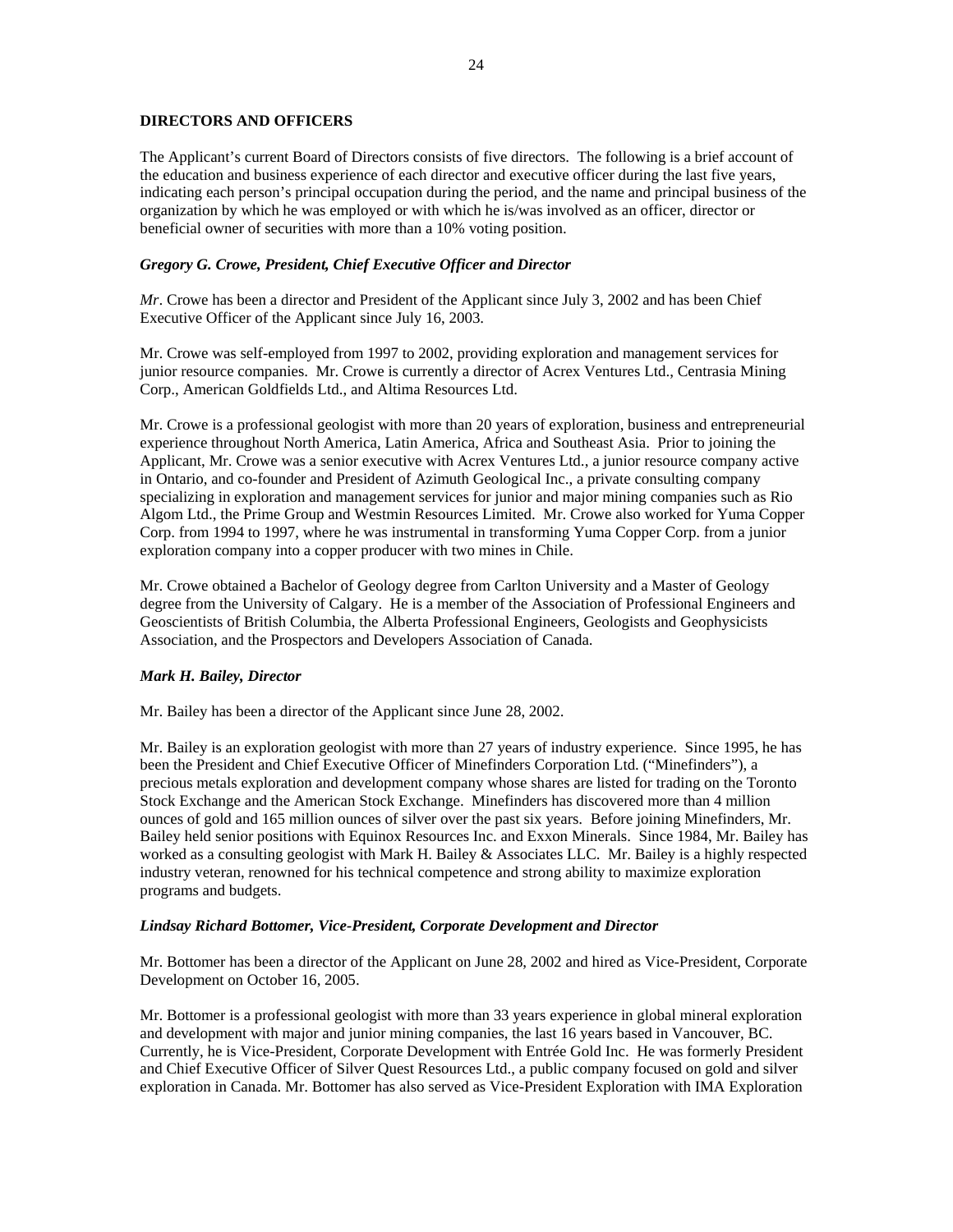Inc., Director of Canadian Exploration with Echo Bay Mines Ltd., and Vice-President of New Projects with Prime Equities International.

Mr. Bottomer obtained a Bachelor of Science (Honours) degree in geology from the University of Queensland and a Master of Applied Science degree from McGill University. Mr. Bottomer is a member of the Association of Professional Engineers and Geoscientists of British Columbia and the Australasian Institute of Mining and Metallurgy. He is also past President of the British Columbia and Yukon Chamber of Mines and currently an elected councillor on the Association of Professional Engineers and Geoscientists of British Columbia.

# *James L. Harris, Chairman and Director*

Mr. Harris has been a director of the Applicant since January 29, 2003 and was appointed Chairman on March 15, 2006.

Mr. Harris is a corporate, securities and business lawyer with over 20 years' experience in British Columbia and internationally. He has extensive experience with the acquisition and disposition of assets, corporate structuring and restructuring, regulatory requirements and corporate filings, and corporate governance. Clients have included public companies listed on the TSX Venture Exchange, the Toronto Stock Exchange, the OTC Bulletin Board and NASDAQ. Involved in a number of professional and community activities, Mr. Harris has been an instructor at the Professional Legal Training Course for articling students sponsored by the Law Society of British Columbia on the subject of corporate and securities law. Mr. Harris was also a Founding Member of the Legal Advisory Committee of the Vancouver Stock Exchange. Apart from his legal education, Mr. Harris has also completed a graduate course in business at the London School of Economics.

# *Peter G. Meredith, Director*

Mr. Meredith has been a director of the Applicant since November 24, 2004. He was nominated by Ivanhoe Mines Ltd. as its representative on the Applicant's Board, as per the terms of an Equity Participation and Earn-in Agreement effective November 9, 2004, between the Applicant and Ivanhoe Mines Ltd.

Mr. Meredith currently serves as Chief Financial Officer of Ivanhoe Capital Corporation and Chief Financial Officer of Ivanhoe Mines Ltd., as well as a director of Ivanhoe Mines Ltd., Asia Gold Corp., Jinshan Gold Mines Inc., Olympus Pacific Minerals Inc., and Great Canadian Gaming Corporation. Prior to joining Ivanhoe, Mr. Meredith, a Chartered Accountant and a Certified Management Accountant, was a partner and director of Deloitte & Touche, one of the largest accounting and management consulting firms in the world. Mr. Meredith has over 35 years of experience as a business advisor, specializing in regulatory compliance and corporate finance. He is a member of the Canadian Institute of Chartered Accountants.

# *Hamish Malkin, Chief Financial Officer and Secretary*

Mr. Malkin has been Chief Financial Officer of the Applicant since July 16, 2003 and Corporate Secretary since August 7, 2003.

Mr. Malkin has been self-employed since April 2003, providing Chief Financial Officer services on a contract basis. Prior to being self-employed, Mr. Malkin was the Chief Financial Officer of Trivalence Mining Corporation from January 1997 to March 2003. Mr. Malkin is a Chartered Accountant and a member of the Canadian Institute of Chartered Accountants and the Institute of Chartered Accountants of British Columbia. Prior to 1997, Mr. Malkin held senior financial positions in the entertainment and commercial real estate industries.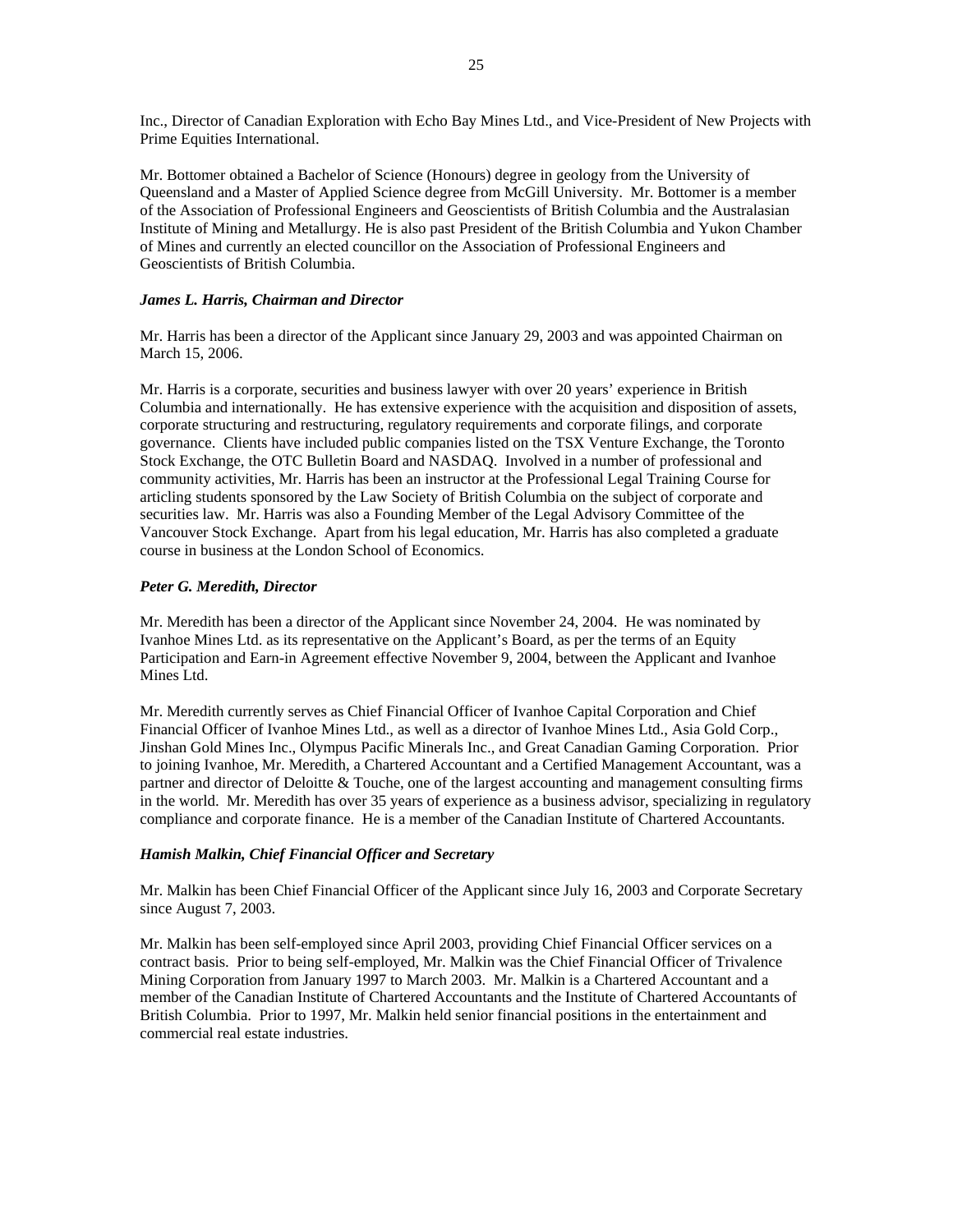# *Robert M. Cann, Vice-President, Exploration*

Mr. Cann has been the Applicant's Exploration Manager since July, 2002 and was appointed to the position of Vice-President, Exploration on August 11, 2005.

Mr. Cann has been in charge of the startup and management of all of the Applicant's support operations and exploration projects in Mongolia since July, 2002. He has extensive experience in project management, geological consulting and office management. Prior to joining the Applicant, Mr. Cann was Exploration Manager for Spokane/Sand River Resources in Chihuahua, Mexico, from 1999 to 2000. From 1995 through 1999, Mr. Cann worked as an independent consulting geologist for various companies contemplating property acquisitions in Honduras, Mexico, Peru and Nevada. Mr. Cann holds a Master of Science degree in Economic Geology from the University of British Columbia and is a member of the Geological Association of Canada, the Association of Professional Engineers and Geoscientists (BC) – P. Geo., the Canadian Institute of Mining and Metallurgy (CIMM) and the Canadian Information Processing Society.

The table below sets out further particulars (stated as of December 31, 2005) required to be disclosed in this item:

| Name and municipality of<br>residence                                           | No. of common<br>shares<br>beneficially<br>owned, directly or<br>indirectly, or<br>controlled. | No. of securities held on a<br>fully-diluted basis <sup>(1)</sup> |                                             |
|---------------------------------------------------------------------------------|------------------------------------------------------------------------------------------------|-------------------------------------------------------------------|---------------------------------------------|
| <b>Gregory Crowe</b><br>Bowen Island,<br>British Columbia, Canada               | 1,085,000                                                                                      | Shares:<br>Warrants:<br>Stock options:<br>Total:                  | 1,085,000<br>1,225,000<br>2,310,000         |
| Mark H. Bailey<br>Bellingham, Washington, U.S.A.                                | 347,500                                                                                        | Shares:<br>Warrants:<br>Stock options:<br>Total:                  | 347,500<br>$\theta$<br>850,000<br>1,197,500 |
| <b>Lindsay Richard Bottomer</b><br>North Vancouver, British Columbia,<br>Canada | 255,000                                                                                        | Shares:<br>Warrants:<br>Stock options:<br>Total:                  | 255,000<br>0<br>800,000<br>1,055,000        |
| James L. Harris<br>West Vancouver, British Columbia,<br>Canada                  | 544,800                                                                                        | Shares:<br>Warrants:<br>Stock options:<br>Total:                  | 544,800<br>$\theta$<br>850,000<br>1,394,800 |
| Peter Meredith<br>Vancouver, British Columbia,<br>Canada                        | 75,000                                                                                         | Shares:<br>Warrants:<br>Stock options:<br>Total:                  | 75,000<br>$\Omega$<br>325,000<br>400,000    |
| Hamish Malkin<br>Bowen Island,<br>British Columbia, Canada                      | Nil                                                                                            | Shares:<br>Warrants<br>Stock options<br>Total:                    | $\theta$<br>0<br>325,000<br>325,000         |
| Robert M. Cann<br>Nanaimo, British Columbia<br>Canada                           | 40,000                                                                                         | Shares:<br>Warrants:<br>Stock options:<br>Total:                  | 40,000<br>0<br>450,000<br>490,000           |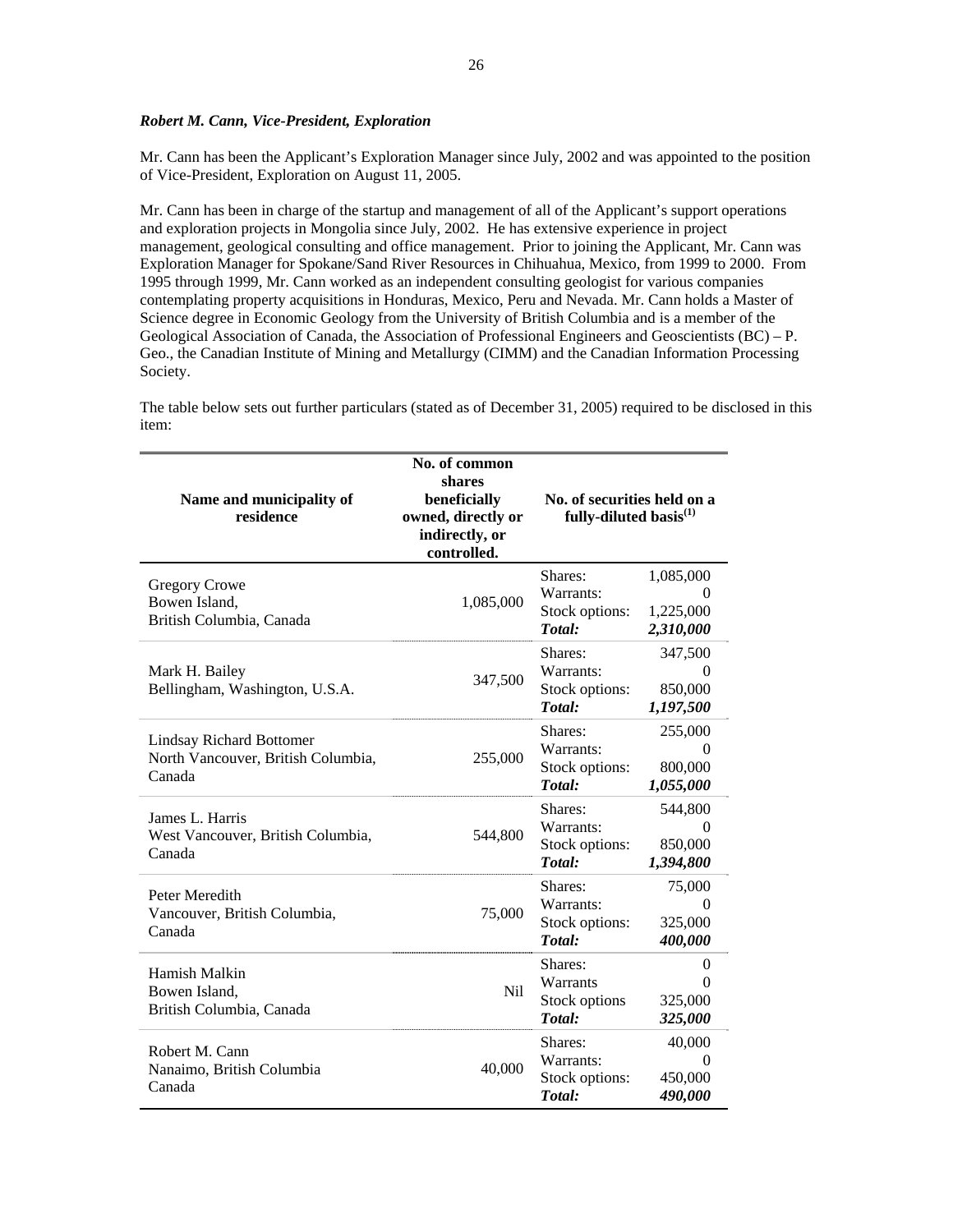- (1) As at December 31, 2005.
- (2) Meaning an officer of the issuer, or a director or senior officer that has direct or indirect beneficial ownership of, control or direction over, or a combination of direct or indirect beneficial ownership of and control or direction over securities of the issuer carrying more than 10% of the voting rights attached to all the issuer's outstanding securities.

#### **Committees of the Board of Directors**

The committees of the Board are the Audit Committee, the Compensation Committee, the Nominating Committee and the Technical Committee.

#### *Audit Committee*

The Audit Committee is comprised of three directors, each of whom, in the judgement of the Board, meets the independence requirements of applicable securities legislation and policies for audit committee members. The members of the Audit Committee are Mark Bailey, James L. Harris and Peter G. Meredith (chairman).

The mandate of the Audit Committee is to oversee the Company's financial reporting obligations, systems and disclosure, including monitoring the integrity of the Company's financial statements, monitoring the independence and performance of the Company's external auditors and acting as a liaison between the board and the Company's auditors. The activities of the Audit Committee typically include reviewing interim financial statements and annual financial statements, management discussion and analysis and news releases with respect to the Company's financial performance before they are publicly disclosed, ensuring that internal controls over accounting and financial systems are maintained and that accurate financial information is disseminated to shareholders. Other responsibilities include reviewing the results of internal and external audits and any change in accounting procedures or policies, and evaluating the performance of the Company's auditors. The Audit Committee communicates directly with the Company's external auditors in order to discuss audit and related matters whenever appropriate.

#### **Compensation Committee**

The Compensation Committee is comprised of three members of the Board: Mark Bailey (chairman), James Harris and Peter G. Meredith.

The primary objective of the Compensation Committee is to discharge the Board's responsibilities relating to compensation and benefits of the executive officers and directors of the Company to ensure that such compensation realistically reflecting the responsibilities and risks of such positions. In addition, the Compensation Committee makes recommendations for grants made under the Company's Stock Option Plan, determines the recipients of, and the nature and size of share compensation awards granted from time to time, and determines any bonuses to be awarded from time to time.

# **Nominating Committee**

The Nominating Committee is appointed by the Board of Directors to: (1) assist the Board, on an annual basis, by identifying individuals qualified to become Board members, and to recommend to the Board the director nominees for the next annual meeting of shareholders; (2) to assist the Board in the event of any vacancy on the Board by identify individuals qualified to become Board members, and to recommend to the Board qualified individuals to fill any such vacancy; and (3) to recommend to the Board, on an annual basis, director nominees for each Board committee. The members of the Nominating Committee are Mark Bailey, James L. Harris (chairman) and Peter G. Meredith.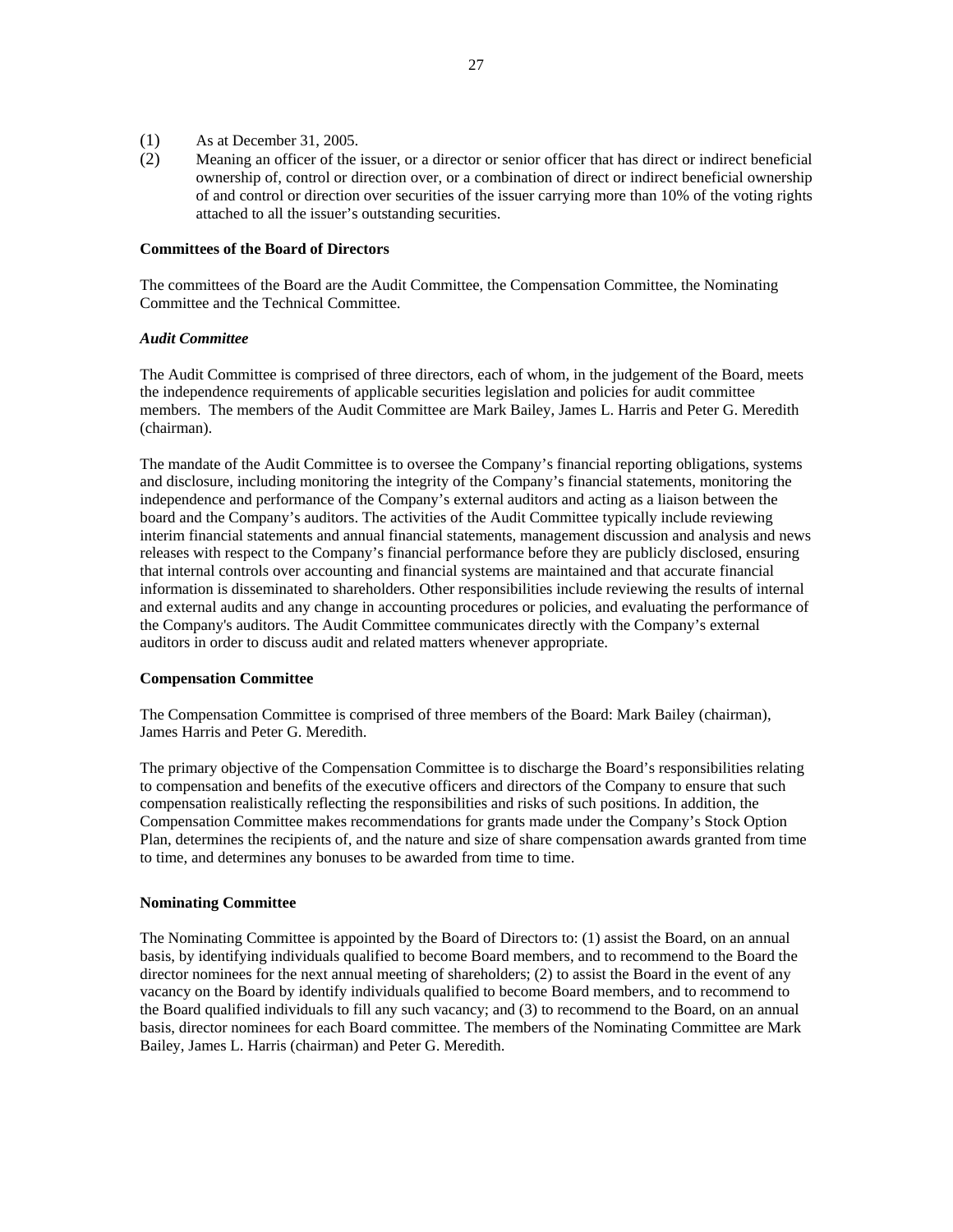# **Technical Committee**

The Technical Committee consists of Mark Bailey, Lindsay Bottomer and Gregory Crowe, each of whom is a professional geologist. Neither Mr. Crowe, the President and Chief Executive of the Applicant, nor Mr. Bottomer, the Vice-President, Corporate Development of the Applicant, is an independent director. The mandate of the Technical Committee is to exercise all the powers of the Board (except those powers specifically reserved by law to the Board of Directors itself) during intervals between meetings of the Board of Directors pertaining to the Applicant's mining properties, programs, budgets, and other related activities and the administration thereof.

# **PROMOTERS**

Not applicable

# **LEGAL PROCEEDINGS**

Not applicable

# **INTEREST IN MANAGEMENT AND OTHERS IN MATERIAL TRANSACTIONS**

Not applicable

# **TRANSFER AGENTS AND REGISTRARS**

Pacific Corporate Trust Company is both the transfer agent and registrar for the Applicant. Pacific Corporate Trust Company's Toronto branch, Pacific Corporate Services Ltd., has been appointed as the Co-Transfer Agent and Registrar.

# **MATERIAL CONTRACTS**

*1. Equity Participation Agreement dated 17th June, 2005, between Entrée Gold Inc. and Kennecott Canada Exploration Inc. ("Kennecott")* 

Pursuant to this agreement, Kennecott acquired 6,306,921 units of Entrée at a price of \$2.20 per unit. Each unit comprises one common share, one share purchase warrant A ("A Warrant') and one share purchase warrant B ("B Warrant"). Two A Warrants entitles Kennecott to acquire an additional share for two years at a price of \$2.75. Two B Warrants entitles Kennecott to acquire an additional share for two years at a price of \$3.00.

The agreement includes provisions pursuant to which Kennecott will be entitled to maintain its proportional equity interest in future financings by Entrée and will vote its shares in support of certain matters at meetings of Entrée's shareholders.

In addition, Entrée agreed to give Kennecott or its affiliates a right of first refusal on its 100% owned Manlai property in southern Mongolia.

*2. Amendment, dated the 9th day of November, 2004, to the Equity Participation and Earn-in Agreement, between Ivanhoe Mines Ltd. and Entrée Gold Inc.* 

This agreement provides a form of joint-venture agreement to be entered into by Ivanhoe and Entrée pursuant to the Equity Participation and Earn-in Agreement dated 15<sup>th</sup> October, 2004 between Ivanhoe and Entrée.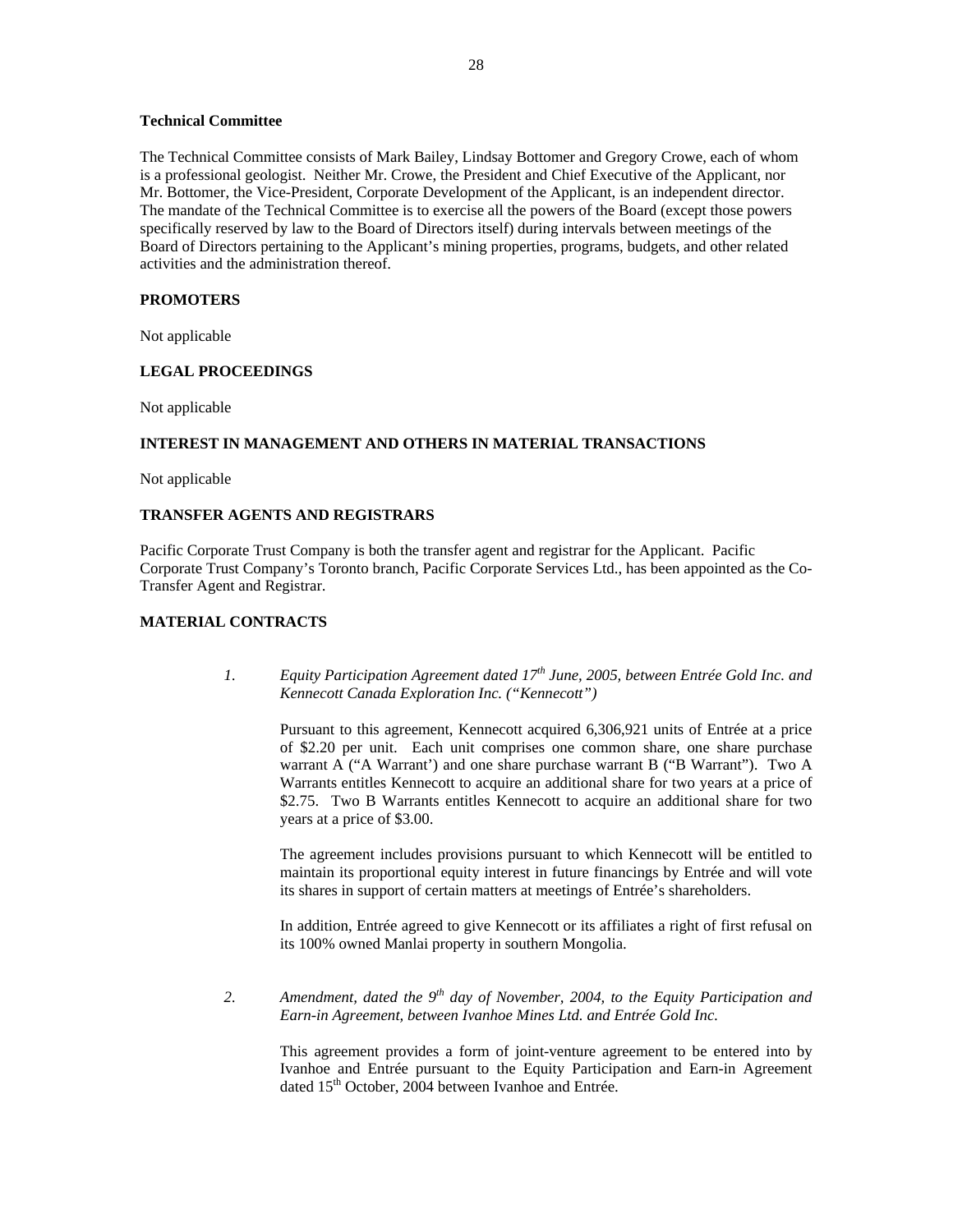# *3. Equity Participation and Earn-in Agreement dated October 15, 2004, between Ivanhoe Mines Ltd. And Entrée Gold Inc.*

Under this agreement, the Applicant granted Ivanhoe the right to earn an interest in approximately 25% (40,000 hectares) of its Lookout Hill Property, Mongolia (the "Project Property"). Under the agreement, Ivanhoe must spend a minimum of \$20 million within five years in order to earn a 51% interest in the Project Property. Thereafter, Ivanhoe can increase its interest to 60% by spending \$7,500,000 within the following 1.5 years, and to 70% in mineralization above a depth of 560 metres, and 80% in mineralization below that depth, by spending a final \$7,500,000 million by the end of eight years. Thereafter, the Applicant has the right to require Ivanhoe to fund its share of subsequent joint venture costs through to production, to be recovered from production cash flow.

Ivanhoe also agreed to subscribe to a C\$4,600,000 million equity private placement by the Applicant, comprising 4.6 million units at a price of C\$1.00 per unit, each unit consisting of one common share of the Applicant and the right to purchase one additional common share, exercisable for two years at a price of \$1.10.

Under the agreement, Ivanhoe was granted a first right of refusal in the remaining 75% of the Applicant's Lookout Hill Property.

Other terms of the agreement include a binding obligation on Ivanhoe to spend an initial \$3 million on the immediate exploration of agreed targets, and minimum expenditure requirements of \$5,000,000 in each of the first three years. Should Ivanhoe not elect to earn an additional interest after it earns its minimum of 51%, the Applicant may purchase the controlling 2% interest for \$400,000 in cash or exploration expenditures, thus becoming the operator of the project. The agreement also provides Ivanhoe with the use of surface rights for the construction of development and mining facilities, subject to the condemnation of the underlying areas by drilling.

While Ivanhoe is still earning an interest in the Project Property, it will have the right to participate in future financings by the Applicant, so as to maintain its proportional equity interest in the Applicant. Ivanhoe will have the right to nominate a director for appointment to the Applicant's Board.

# **INTEREST OF EXPERTS**

Entrée's auditor is Davidson & Company, Chartered Accountants, in Vancouver, BC. The Corporation's audited consolidated financial statements as at and for the years ended December 31, 2005 and 2004 have been filed under National Instrument 51-102 in reliance on the report of Davidson & Company, independent registered chartered accountants, given on their authority as experts in auditing and accounting.

AMEC, through its employee Steve Blower, P.Geo., has prepared the Copper Flats Deposit Technical Report that forms the basis of the scientific and technical disclosure regarding the Entrée-Ivanhoe Project Property, a copy of which is available on SEDAR at www.sedar.com. To the knowledge of the Company, AMEC and the principals of AMEC, including Stephen Blower, as a group beneficially own, directly or indirectly, less than one percent of the outstanding Common Shares.

XDM Geological Consultants Inc. through its employee Andre Panteleyev, Ph.D., P.Eng. has prepared the Shivee Tolgoi (Lookout Hill) Property Technical Report that forms the basis of the scientific and technical disclosure regarding the Lookout Hill Property, a copy of which is available on SEDAR at www.sedar.com.